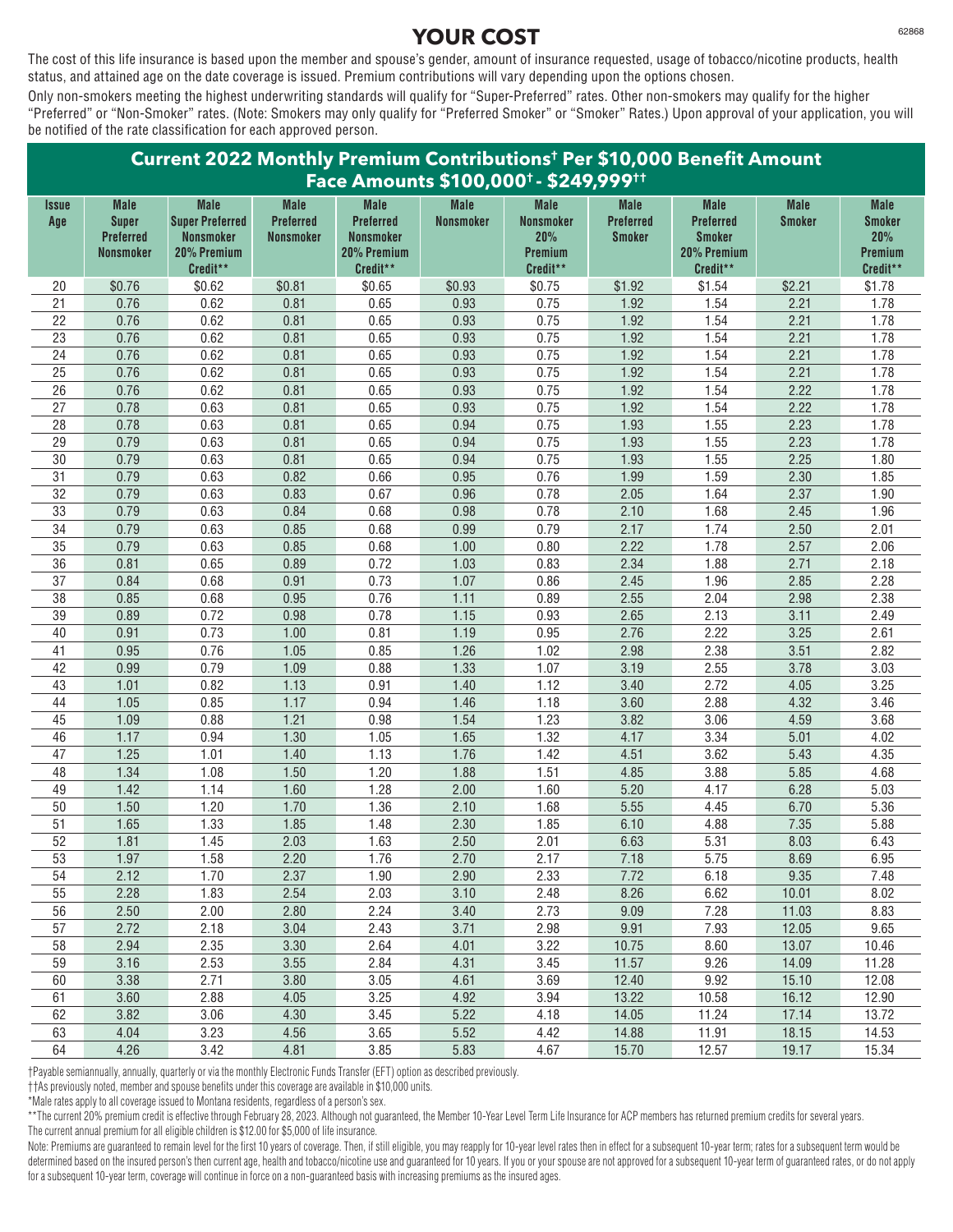The cost of this life insurance is based upon the member and spouse's gender, amount of insurance requested, usage of tobacco/nicotine products, health status, and attained age on the date coverage is issued. Premium contributions will vary depending upon the options chosen.

Only non-smokers meeting the highest underwriting standards will qualify for "Super-Preferred" rates. Other non-smokers may qualify for the higher "Preferred" or "Non-Smoker" rates. (Note: Smokers may only qualify for "Preferred Smoker" or "Smoker" Rates.) Upon approval of your application, you will be notified of the rate classification for each approved person.

#### **Current 2022 Monthly Premium Contributions† Per \$10,000 Benefit Amount Face Amounts \$100,000† - \$249,999†† Issue Female\* Female\* Female\* Female\* Female\* Female\* Female\* Female\* Female\* Female\* Age Super Super Preferred Preferred Preferred Nonsmoker Nonsmoker Preferred Preferred Smoker Smoker Preferred Nonsmoker Nonsmoker Nonsmoker 20% Smoker Smoker 20% Nonsmoker Premium 20% Premium Premium 20% Premium Premium Credit\*\* Credit\*\* Credit\*\* Credit\*\* Credit\*\*** \$0.70 \$0.57 \$0.78 \$0.63 \$0.80 \$0.64 \$1.35 \$1.08 \$1.39 \$1.12 0.70 0.57 0.78 0.63 0.80 0.64 1.35 1.08 1.39 1.12 0.70 0.57 0.78 0.63 0.80 0.64 1.35 1.08 1.39 1.12 0.70 0.57 0.78 0.63 0.80 0.64 1.35 1.08 1.39 1.12 0.70 0.57 0.78 0.63 0.80 0.64 1.35 1.08 1.39 1.12 0.70 0.57 0.78 0.63 0.80 0.64 1.35 1.08 1.39 1.12 0.70 0.57 0.78 0.63 0.80 0.65 1.38 1.11 1.43 1.15 0.71 0.58 0.78 0.63 0.81 0.65 1.40 1.13 1.47 1.18 0.71 0.58 0.78 0.63 0.82 0.66 1.44 1.15 1.50 1.20 0.72 0.58 0.78 0.63 0.83 0.67 1.46 1.18 1.55 1.24 0.72 0.58 0.78 0.63 0.84 0.68 1.49 1.19 1.58 1.27 0.72 0.58 0.79 0.63 0.85 0.68 1.55 1.25 1.65 1.33 0.73 0.58 0.80 0.64 0.87 0.70 1.62 1.30 1.73 1.38 0.73 0.58 0.80 0.65 0.88 0.71 1.70 1.36 1.80 1.45 0.74 0.59 0.81 0.65 0.90 0.72 1.75 1.41 1.88 1.51 0.74 0.59 0.82 0.66 0.90 0.73 1.82 1.46 1.95 1.56 0.75 0.61 0.84 0.68 0.95 0.76 1.95 1.56 2.10 1.68 0.78 0.63 0.85 0.68 0.99 0.79 2.07 1.66 2.26 1.82 0.80 0.65 0.89 0.72 1.03 0.83 2.20 1.76 2.40 1.93 0.82 0.66 0.90 0.73 1.07 0.86 2.31 1.85 2.56 2.05 0.84 0.68 0.92 0.74 1.11 0.89 2.45 1.96 2.72 2.18 0.88 0.71 0.98 0.78 1.19 0.95 2.67 2.14 3.01 2.42 0.92 0.74 1.03 0.83 1.26 1.02 2.90 2.33 3.29 2.63 0.96 0.78 1.09 0.88 1.35 1.08 3.13 2.51 3.57 2.86 1.00 0.81 1.15 0.92 1.42 1.14 3.36 2.69 3.85 3.08 1.04 0.83 1.20 0.96 1.49 1.19 3.59 2.88 4.14 3.32 1.11 0.89 1.28 1.03 1.59 1.28 3.75 3.00 4.56 3.65 1.18 0.95 1.37 1.10 1.70 1.36 3.90 3.13 4.97 3.98 1.25 1.01 1.45 1.17 1.80 1.45 4.05 3.25 5.40 4.32 1.31 1.05 1.55 1.24 1.90 1.53 4.21 3.38 5.82 4.66 1.39 1.12 1.63 1.31 2.00 1.61 4.37 3.50 6.23 4.98 1.48 1.18 1.74 1.39 2.13 1.71 4.92 3.94 6.79 5.43 1.57 1.26 1.84 1.48 2.25 1.81 5.46 4.38 7.34 5.88 1.67 1.34 1.95 1.56 2.38 1.91 6.01 4.82 7.90 6.32 1.76 1.42 2.05 1.64 2.50 2.00 6.55 5.25 8.45 6.76 1.85 1.48 2.16 1.73 2.63 2.11 7.10 5.68 9.00 7.20 2.01 1.62 2.35 1.88 2.85 2.28 7.86 6.29 9.77 7.82 2.17 1.74 2.54 2.03 3.09 2.48 8.62 6.90 10.54 8.43 2.31 1.85 2.72 2.18 3.32 2.66 9.38 7.51 11.30 9.05 2.47 1.98 2.91 2.33 3.55 2.85 10.15 8.12 12.08 9.67 2.63 2.11 3.10 2.48 3.78 3.03 10.90 8.73 12.84 10.28 2.78 2.23 3.28 2.63 4.01 3.22 11.66 9.33 13.61 10.89 2.94 2.35 3.47 2.78 4.24 3.39 12.43 9.95 14.37 11.50 3.09 2.48 3.65 2.93 4.48 3.58 13.19 10.55 15.15 12.12 3.24 2.59 3.85 3.08 4.70 3.77 13.95 11.16 15.92 12.74

†Payable semiannually, annually, quarterly or via the monthly Electronic Funds Transfer (EFT) option as described previously.

††As previously noted, member and spouse benefits under this coverage are available in \$10,000 units.

\*Male rates apply to all coverage issued to Montana residents, regardless of a person's sex.

\*\*The current 20% premium credit is effective through February 28, 2023. Although not guaranteed, the Member 10-Year Level Term Life Insurance for ACP members has returned premium credits for several years. The current annual premium for all eligible children is \$12.00 for \$5,000 of life insurance.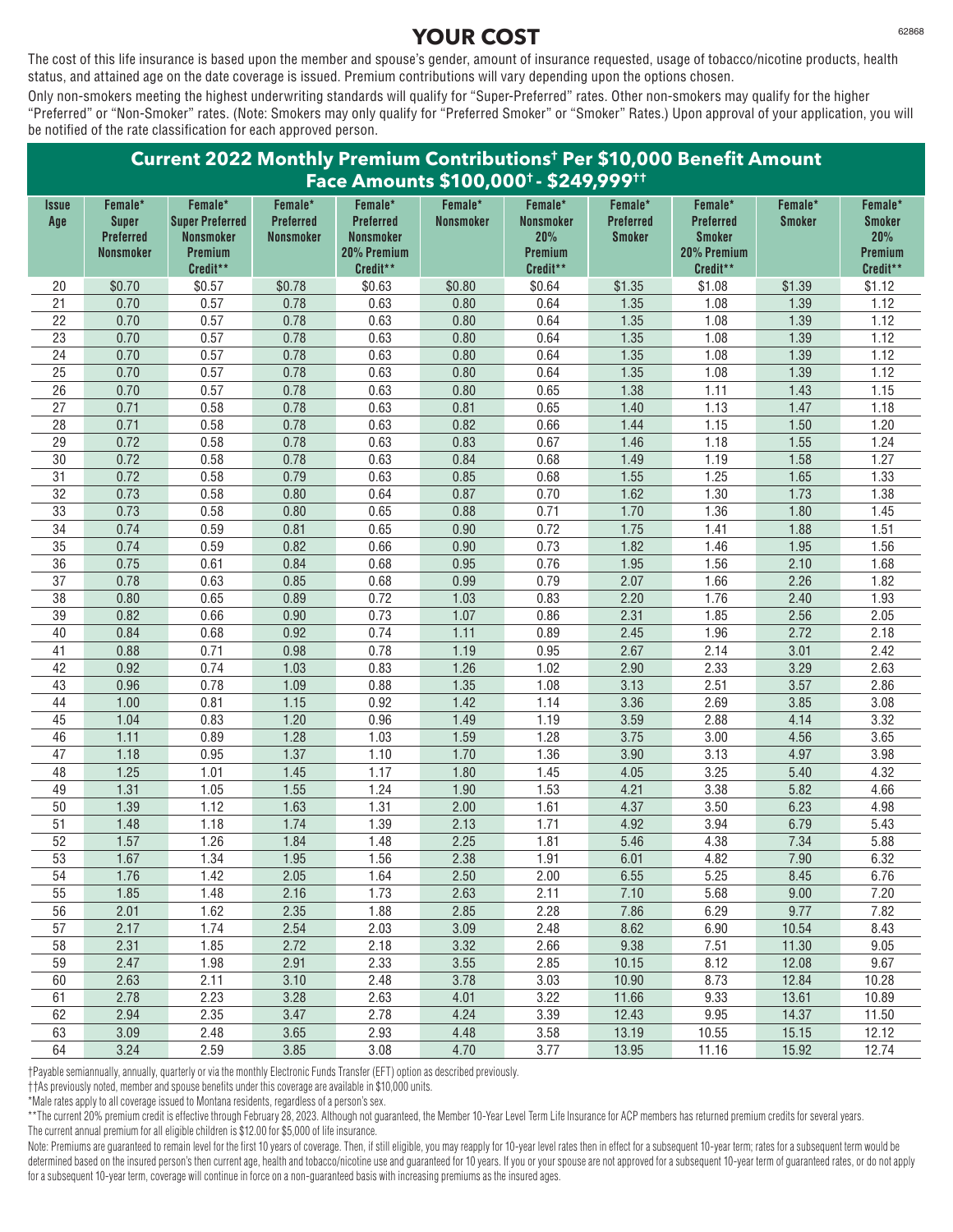The cost of this life insurance is based upon the member and spouse's gender, amount of insurance requested, usage of tobacco/nicotine products, health status, and attained age on the date coverage is issued. Premium contributions will vary depending upon the options chosen.

Only non-smokers meeting the highest underwriting standards will qualify for "Super-Preferred" rates. Other non-smokers may qualify for the higher "Preferred" or "Non-Smoker" rates. (Note: Smokers may only qualify for "Preferred Smoker" or "Smoker" Rates.) Upon approval of your application, you will be notified of the rate classification for each approved person.

| Current 2022 Monthly Premium Contributions <sup>t</sup> Per \$10,000 Benefit Amount |                                                                     |                                                                                      |                                              |                                                                                |                                 |                                                               |                                                  |                                                                             |                              |                                                            |
|-------------------------------------------------------------------------------------|---------------------------------------------------------------------|--------------------------------------------------------------------------------------|----------------------------------------------|--------------------------------------------------------------------------------|---------------------------------|---------------------------------------------------------------|--------------------------------------------------|-----------------------------------------------------------------------------|------------------------------|------------------------------------------------------------|
|                                                                                     |                                                                     |                                                                                      |                                              | Face Amounts \$250,000 <sup>+</sup> - \$499,999 <sup>++</sup>                  |                                 |                                                               |                                                  |                                                                             |                              |                                                            |
| Issue<br>Age                                                                        | <b>Male</b><br><b>Super</b><br><b>Preferred</b><br><b>Nonsmoker</b> | <b>Male</b><br><b>Super Preferred</b><br><b>Nonsmoker</b><br>20% Premium<br>Credit** | <b>Male</b><br>Preferred<br><b>Nonsmoker</b> | <b>Male</b><br><b>Preferred</b><br><b>Nonsmoker</b><br>20% Premium<br>Credit** | <b>Male</b><br><b>Nonsmoker</b> | <b>Male</b><br><b>Nonsmoker</b><br>20%<br>Premium<br>Credit** | <b>Male</b><br><b>Preferred</b><br><b>Smoker</b> | <b>Male</b><br><b>Preferred</b><br><b>Smoker</b><br>20% Premium<br>Credit** | <b>Male</b><br><b>Smoker</b> | <b>Male</b><br><b>Smoker</b><br>20%<br>Premium<br>Credit** |
| 20                                                                                  | \$0.50                                                              | \$0.41                                                                               | \$0.54                                       | \$0.43                                                                         | \$0.63                          | \$0.51                                                        | \$1.40                                           | \$1.12                                                                      | \$1.65                       | \$1.32                                                     |
| 21                                                                                  | 0.50                                                                | 0.41                                                                                 | 0.54                                         | 0.43                                                                           | 0.63                            | 0.51                                                          | 1.40                                             | 1.12                                                                        | 1.65                         | 1.32                                                       |
| 22                                                                                  | 0.50                                                                | 0.41                                                                                 | 0.54                                         | 0.43                                                                           | 0.63                            | 0.51                                                          | 1.40                                             | 1.12                                                                        | 1.65                         | 1.32                                                       |
| 23                                                                                  | 0.50                                                                | 0.41                                                                                 | 0.54                                         | 0.43                                                                           | 0.63                            | 0.51                                                          | 1.40                                             | 1.12                                                                        | 1.65                         | 1.32                                                       |
| 24                                                                                  | 0.50                                                                | 0.41                                                                                 | 0.54                                         | 0.43                                                                           | 0.63                            | 0.51                                                          | 1.40                                             | 1.12                                                                        | 1.65                         | 1.32                                                       |
| 25                                                                                  | 0.50                                                                | 0.41                                                                                 | 0.54                                         | 0.43                                                                           | 0.63                            | 0.51                                                          | 1.40                                             | 1.12                                                                        | 1.65                         | 1.32                                                       |
| $\overline{26}$                                                                     | 0.50                                                                | 0.41                                                                                 | 0.54                                         | 0.43                                                                           | 0.63                            | 0.51                                                          | 1.40                                             | 1.12                                                                        | 1.65                         | 1.33                                                       |
| 27                                                                                  | 0.50                                                                | 0.41                                                                                 | 0.54                                         | 0.43                                                                           | 0.63                            | 0.51                                                          | 1.40                                             | 1.13                                                                        | 1.66                         | 1.34                                                       |
| 28                                                                                  | 0.51                                                                | 0.42                                                                                 | 0.54                                         | 0.43                                                                           | 0.64                            | 0.52                                                          | 1.40                                             | 1.13                                                                        | 1.67                         | 1.34                                                       |
| 29                                                                                  | 0.51                                                                | 0.42                                                                                 | 0.54                                         | 0.43                                                                           | 0.64                            | 0.52                                                          | 1.42                                             | 1.14                                                                        | 1.68                         | 1.35                                                       |
| $30\,$                                                                              | 0.51                                                                | 0.42                                                                                 | 0.54                                         | 0.43                                                                           | 0.64                            | 0.52                                                          | 1.42                                             | 1.14                                                                        | 1.70                         | 1.36                                                       |
| 31                                                                                  | 0.51                                                                | 0.42                                                                                 | 0.55                                         | 0.44                                                                           | 0.65                            | 0.52                                                          | 1.47                                             | 1.18                                                                        | 1.75                         | 1.41                                                       |
| 32                                                                                  | 0.51                                                                | 0.42                                                                                 | 0.55                                         | 0.45                                                                           | 0.66                            | 0.53                                                          | 1.53                                             | 1.23                                                                        | 1.81                         | 1.45                                                       |
| 33                                                                                  | 0.51                                                                | 0.42                                                                                 | 0.57                                         | 0.46                                                                           | 0.67                            | 0.54                                                          | 1.58                                             | 1.27                                                                        | 1.88                         | 1.51                                                       |
| 34                                                                                  | 0.51                                                                | 0.42                                                                                 | 0.58                                         | 0.47                                                                           | 0.70                            | 0.56                                                          | 1.64                                             | 1.32                                                                        | 1.93                         | 1.55                                                       |
| 35                                                                                  | 0.51                                                                | 0.42                                                                                 | 0.60                                         | 0.48                                                                           | 0.70                            | 0.57                                                          | 1.70                                             | 1.36                                                                        | 2.00                         | 1.60                                                       |
| 36                                                                                  | 0.54                                                                | 0.43                                                                                 | 0.61                                         | 0.49                                                                           | 0.74                            | 0.59                                                          | 1.80                                             | 1.44                                                                        | 2.12                         | 1.70                                                       |
| 37                                                                                  | 0.56                                                                | 0.45                                                                                 | 0.64                                         | 0.52                                                                           | 0.78                            | 0.63                                                          | 1.90                                             | 1.52                                                                        | 2.25                         | 1.81                                                       |
| 38                                                                                  | 0.58                                                                | 0.47                                                                                 | 0.65                                         | 0.53                                                                           | 0.82                            | 0.66                                                          | 2.00                                             | 1.61                                                                        | 2.37                         | 1.90                                                       |
| 39                                                                                  | 0.61                                                                | 0.49                                                                                 | 0.69                                         | 0.55                                                                           | 0.85                            | 0.68                                                          | 2.10                                             | 1.68                                                                        | 2.50                         | 2.00                                                       |
| 40                                                                                  | 0.64                                                                | 0.52                                                                                 | 0.70                                         | 0.57                                                                           | 0.90                            | 0.72                                                          | 2.20                                             | 1.77                                                                        | 2.63                         | 2.11                                                       |
| 41                                                                                  | 0.67                                                                | 0.54                                                                                 | 0.75                                         | 0.60                                                                           | 0.97                            | 0.78                                                          | 2.40                                             | 1.92                                                                        | 2.87                         | 2.30                                                       |
| 42                                                                                  | 0.71                                                                | 0.58                                                                                 | 0.80                                         | 0.64                                                                           | 1.03                            | 0.83                                                          | 2.60                                             | 2.08                                                                        | 3.11                         | 2.49                                                       |
| 43                                                                                  | 0.75                                                                | 0.60                                                                                 | 0.85                                         | 0.68                                                                           | 1.10                            | 0.88                                                          | 2.80                                             | 2.24                                                                        | 3.36                         | 2.69                                                       |
| 44                                                                                  | 0.79                                                                | 0.63                                                                                 | 0.90                                         | 0.72                                                                           | 1.17                            | 0.94                                                          | 3.00                                             | 2.40                                                                        | 3.60                         | 2.88                                                       |
| 45                                                                                  | 0.82                                                                | 0.66                                                                                 | 0.94                                         | 0.75                                                                           | 1.25                            | 1.00                                                          | 3.19                                             | 2.55                                                                        | 3.85                         | 3.08                                                       |
| 46                                                                                  | 0.90                                                                | 0.73                                                                                 | 1.03                                         | 0.83                                                                           | 1.35                            | 1.08                                                          | 3.50                                             | 2.81                                                                        | 4.23                         | 3.38                                                       |
| 47                                                                                  | 0.98                                                                | 0.78                                                                                 | 1.12                                         | 0.90                                                                           | 1.46                            | 1.18                                                          | 3.83                                             | 3.07                                                                        | 4.61                         | 3.69                                                       |
| 48                                                                                  | 1.06                                                                | 0.85                                                                                 | 1.20                                         | 0.97                                                                           | 1.57                            | 1.26                                                          | 4.14                                             | 3.32                                                                        | 5.00                         | 4.01                                                       |
| 49                                                                                  | 1.13                                                                | 0.91                                                                                 | 1.30                                         | 1.04                                                                           | 1.68                            | 1.35                                                          | 4.46                                             | 3.58                                                                        | 5.39                         | 4.32                                                       |
| 50<br>$\overline{51}$                                                               | 1.21<br>1.36                                                        | 0.98                                                                                 | 1.39<br>1.55                                 | 1.12<br>1.25                                                                   | 1.80                            | 1.44<br>1.59                                                  | 4.78<br>5.28                                     | 3.83                                                                        | 5.77<br>6.38                 | 4.62<br>5.11                                               |
| 52                                                                                  | 1.51                                                                | 1.09<br>1.22                                                                         | 1.71                                         | 1.38                                                                           | 1.99<br>2.19                    | 1.75                                                          | 5.77                                             | 4.23<br>4.62                                                                | 6.98                         | 5.58                                                       |
| 53                                                                                  | 1.66                                                                |                                                                                      | 1.88                                         | 1.51                                                                           |                                 |                                                               | 6.28                                             | 5.03                                                                        |                              | 6.08                                                       |
| 54                                                                                  | 1.81                                                                | 1.33<br>1.45                                                                         | 2.03                                         | 1.63                                                                           | 2.38<br>2.58                    | 1.91<br>2.07                                                  | 6.77                                             | 5.42                                                                        | 7.59<br>8.19                 | 6.55                                                       |
| 55                                                                                  | 1.95                                                                | 1.57                                                                                 | 2.20                                         | 1.76                                                                           | 2.77                            | 2.22                                                          | 7.26                                             | 5.82                                                                        | 8.80                         | 7.04                                                       |
| 56                                                                                  | 2.17                                                                | 1.74                                                                                 | 2.44                                         | 1.95                                                                           | 3.07                            | 2.46                                                          | 8.03                                             | 6.43                                                                        | 9.71                         | 7.78                                                       |
| 57                                                                                  | 2.38                                                                | 1.91                                                                                 | 2.68                                         | 2.15                                                                           | 3.36                            | 2.69                                                          | 8.78                                             | 7.03                                                                        |                              | 8.52                                                       |
| 58                                                                                  | 2.60                                                                | 2.08                                                                                 | 2.92                                         | 2.34                                                                           | 3.65                            | 2.92                                                          | 9.54                                             | 7.63                                                                        | 10.64<br>11.55               | 9.25                                                       |
| 59                                                                                  | 2.81                                                                | 2.25                                                                                 | 3.17                                         | 2.54                                                                           | 3.94                            | 3.15                                                          | 10.29                                            | 8.23                                                                        | 12.48                        | 9.98                                                       |
| 60                                                                                  | 3.02                                                                | 2.42                                                                                 | 3.40                                         | 2.73                                                                           | 4.23                            | 3.38                                                          | 11.05                                            | 8.85                                                                        | 13.40                        | 10.72                                                      |
| 61                                                                                  | 3.23                                                                | 2.58                                                                                 | 3.65                                         | 2.92                                                                           | 4.52                            | 3.62                                                          | 11.81                                            | 9.45                                                                        | 14.31                        | 11.45                                                      |
| 62                                                                                  | 3.45                                                                | 2.76                                                                                 | 3.90                                         | 3.12                                                                           | 4.82                            | 3.86                                                          | 12.56                                            | 10.05                                                                       | 15.24                        | 12.19                                                      |
| 63                                                                                  | 3.66                                                                | 2.93                                                                                 | 4.13                                         | 3.31                                                                           | 5.10                            | 4.08                                                          | 13.32                                            | 10.66                                                                       | 16.15                        | 12.93                                                      |
| 64                                                                                  | 3.87                                                                | 3.10                                                                                 | 4.38                                         | 3.51                                                                           | 5.40                            | 4.32                                                          | 14.08                                            | 11.27                                                                       | 17.08                        | 13.67                                                      |
|                                                                                     |                                                                     |                                                                                      |                                              |                                                                                |                                 |                                                               |                                                  |                                                                             |                              |                                                            |

†Payable semiannually, annually, quarterly or via the monthly Electronic Funds Transfer (EFT) option as described previously.

††As previously noted, member and spouse benefits under this coverage are available in \$10,000 units.

\*Male rates apply to all coverage issued to Montana residents, regardless of a person's sex.

\*\*The current 20% premium credit is effective through February 28, 2023. Although not guaranteed, the Member 10-Year Level Term Life Insurance for ACP members has returned premium credits for several years. The current annual premium for all eligible children is \$12.00 for \$5,000 of life insurance.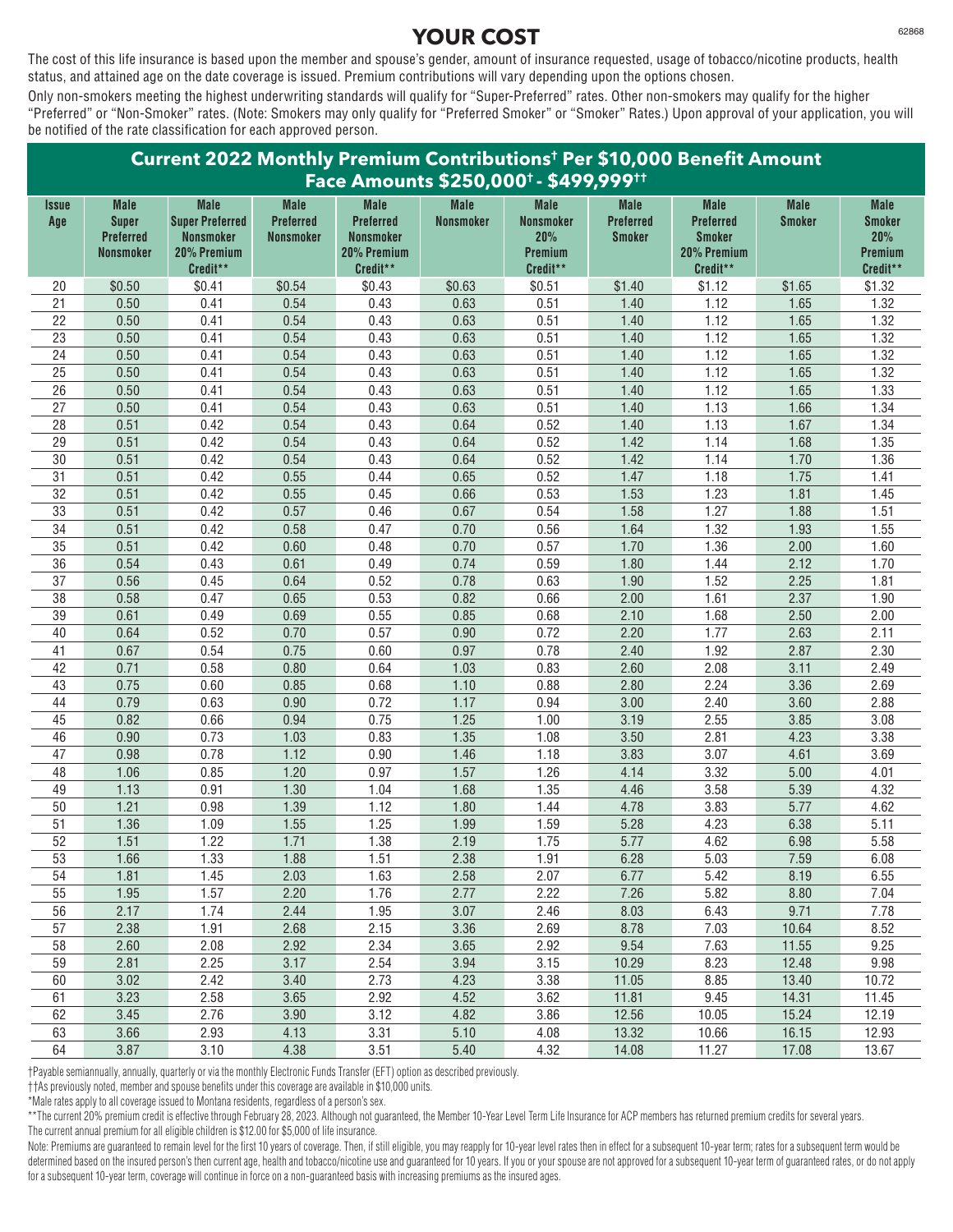The cost of this life insurance is based upon the member and spouse's gender, amount of insurance requested, usage of tobacco/nicotine products, health status, and attained age on the date coverage is issued. Premium contributions will vary depending upon the options chosen.

Only non-smokers meeting the highest underwriting standards will qualify for "Super-Preferred" rates. Other non-smokers may qualify for the higher "Preferred" or "Non-Smoker" rates. (Note: Smokers may only qualify for "Preferred Smoker" or "Smoker" Rates.) Upon approval of your application, you will be notified of the rate classification for each approved person.

| Current 2022 Monthly Premium Contributions <sup>t</sup> Per \$10,000 Benefit Amount |                                                      |                                                                   |                                      |                                                                          |                  |                                                |                                   |                                                              |               |                                             |
|-------------------------------------------------------------------------------------|------------------------------------------------------|-------------------------------------------------------------------|--------------------------------------|--------------------------------------------------------------------------|------------------|------------------------------------------------|-----------------------------------|--------------------------------------------------------------|---------------|---------------------------------------------|
| <i><b>Issue</b></i>                                                                 | Female*                                              | Female*                                                           | Female*                              | Face Amounts \$250,000 <sup>t</sup> - \$499,999 <sup>tt</sup><br>Female* | Female*          | Female*                                        | Female*                           | Female*                                                      | Female*       | Female*                                     |
| Age                                                                                 | <b>Super</b><br><b>Preferred</b><br><b>Nonsmoker</b> | <b>Super Preferred</b><br><b>Nonsmoker</b><br>Premium<br>Credit** | <b>Preferred</b><br><b>Nonsmoker</b> | <b>Preferred</b><br><b>Nonsmoker</b><br>20% Premium<br>Credit**          | <b>Nonsmoker</b> | <b>Nonsmoker</b><br>20%<br>Premium<br>Credit** | <b>Preferred</b><br><b>Smoker</b> | <b>Preferred</b><br><b>Smoker</b><br>20% Premium<br>Credit** | <b>Smoker</b> | <b>Smoker</b><br>20%<br>Premium<br>Credit** |
| 20                                                                                  | \$0.38                                               | \$0.31                                                            | \$0.43                               | \$0.35                                                                   | \$0.48           | \$0.38                                         | \$0.93                            | \$0.75                                                       | \$0.99        | \$0.79                                      |
| 21                                                                                  | 0.38                                                 | 0.31                                                              | 0.43                                 | 0.35                                                                     | 0.48             | 0.38                                           | 0.93                              | 0.75                                                         | 0.99          | 0.79                                        |
| 22                                                                                  | 0.38                                                 | 0.31                                                              | 0.43                                 | 0.35                                                                     | 0.48             | 0.38                                           | 0.93                              | 0.75                                                         | 0.99          | 0.79                                        |
| 23                                                                                  | 0.38                                                 | 0.31                                                              | 0.43                                 | 0.35                                                                     | 0.48             | 0.38                                           | 0.93                              | 0.75                                                         | 0.99          | 0.79                                        |
| 24                                                                                  | 0.38                                                 | 0.31                                                              | 0.43                                 | 0.35                                                                     | 0.48             | 0.38                                           | 0.93                              | 0.75                                                         | 0.99          | 0.79                                        |
| $\overline{25}$                                                                     | 0.38                                                 | 0.31                                                              | 0.43                                 | 0.35                                                                     | 0.48             | 0.38                                           | 0.93                              | 0.75                                                         | 0.99          | 0.79                                        |
| 26                                                                                  | 0.39                                                 | 0.32                                                              | 0.43                                 | 0.35                                                                     | 0.49             | 0.39                                           | 0.96                              | 0.78                                                         | 1.03          | 0.83                                        |
| 27                                                                                  | 0.39                                                 | 0.32                                                              | 0.44                                 | 0.35                                                                     | 0.50             | 0.41                                           | 0.99                              | 0.79                                                         | 1.07          | 0.86                                        |
| 28                                                                                  | 0.40                                                 | 0.32                                                              | 0.44                                 | 0.35                                                                     | 0.51             | 0.42                                           | 1.02                              | 0.82                                                         | 1.11          | 0.89                                        |
| 29                                                                                  | 0.40                                                 | 0.32                                                              | 0.45                                 | 0.36                                                                     | 0.52             | 0.42                                           | 1.05                              | 0.85                                                         | 1.15          | 0.92                                        |
| $\overline{30}$                                                                     | 0.41                                                 | 0.33                                                              | 0.45                                 | 0.36                                                                     | 0.53             | 0.43                                           | 1.08                              | 0.87                                                         | 1.19          | 0.95                                        |
| 31                                                                                  | 0.42                                                 | 0.34                                                              | 0.45                                 | 0.37                                                                     | 0.55             | 0.44                                           | 1.15                              | 0.92                                                         | 1.26          | 1.02                                        |
| $\overline{32}$                                                                     | 0.42                                                 | 0.34                                                              | 0.46                                 | 0.38                                                                     | 0.56             | 0.45                                           | 1.20                              | 0.97                                                         | 1.34          | 1.08                                        |
| 33                                                                                  | 0.43                                                 | 0.35                                                              | 0.47                                 | 0.38                                                                     | 0.57             | 0.46                                           | 1.27                              | 1.02                                                         | 1.40          | 1.13                                        |
| 34                                                                                  | 0.43                                                 | 0.35                                                              | 0.48                                 | 0.38                                                                     | 0.60             | 0.48                                           | 1.34                              | 1.08                                                         | 1.48          | 1.18                                        |
| 35                                                                                  | 0.44                                                 | 0.35                                                              | 0.49                                 | 0.39                                                                     | 0.61             | 0.49                                           | 1.40                              | 1.12                                                         | 1.55          | 1.25                                        |
| 36                                                                                  | 0.45                                                 | 0.37                                                              | 0.51                                 | 0.42                                                                     | 0.65             | 0.52                                           | 1.53                              | 1.23                                                         | 1.71          | 1.38                                        |
| 37                                                                                  | 0.47                                                 | 0.38                                                              | 0.54                                 | 0.43                                                                     | 0.70             | 0.56                                           | 1.65                              | 1.33                                                         | 1.86          | 1.49                                        |
| $\overline{38}$                                                                     | 0.49                                                 | 0.39                                                              | 0.55                                 | 0.45                                                                     | 0.73             | 0.58                                           | 1.79                              | 1.43                                                         | 2.02          | 1.62                                        |
| 39                                                                                  | 0.51                                                 | 0.42                                                              | 0.58                                 | 0.47                                                                     | 0.78             | 0.63                                           | 1.91                              | 1.53                                                         | 2.18          | 1.75                                        |
| 40                                                                                  | 0.53                                                 | 0.43                                                              | 0.60                                 | 0.48                                                                     | 0.81             | 0.65                                           | 2.04                              | 1.63                                                         | 2.35          | 1.88                                        |
| 41                                                                                  | 0.56                                                 | 0.45                                                              | 0.65                                 | 0.52                                                                     | 0.89             | 0.72                                           | 2.27                              | 1.82                                                         | 2.63          | 2.11                                        |
| 42                                                                                  | 0.60                                                 | 0.48                                                              | 0.70                                 | 0.57                                                                     | 0.96             | 0.78                                           | 2.50                              | 2.00                                                         | 2.90          | 2.33                                        |
| 43                                                                                  | 0.65                                                 | 0.52                                                              | 0.75                                 | 0.60                                                                     | 1.04             | 0.83                                           | 2.73                              | 2.18                                                         | 3.20          | 2.56                                        |
| 44                                                                                  | 0.69                                                 | 0.55                                                              | 0.80                                 | 0.65                                                                     | 1.11             | 0.89                                           | 2.95                              | 2.37                                                         | 3.47          | 2.78                                        |
| 45                                                                                  | 0.72                                                 | 0.58                                                              | 0.85                                 | 0.68                                                                     | 1.19             | 0.95                                           | 3.19                              | 2.55                                                         | 3.75          | 3.01                                        |
| 46                                                                                  | 0.79                                                 | 0.63                                                              | 0.93                                 | 0.75                                                                     | 1.29             | 1.03                                           | 3.37                              | 2.70                                                         | 4.18          | 3.35                                        |
| 47                                                                                  | 0.85                                                 | 0.68                                                              | 1.00                                 | 0.81                                                                     | 1.39             | 1.12                                           | 3.55                              | 2.84                                                         | 4.60          | 3.68                                        |
| 48                                                                                  | 0.90                                                 | 0.73                                                              | 1.09                                 | 0.88                                                                     | 1.48             | 1.18                                           | 3.73                              | 2.98                                                         | 5.01          | 4.02                                        |
| 49                                                                                  | 0.97                                                 | 0.78                                                              | 1.16                                 | 0.93                                                                     | 1.58             | 1.27                                           | 3.90                              | 3.13                                                         | 5.43          | 4.35                                        |
| 50                                                                                  | 1.03                                                 | 0.83                                                              | 1.25                                 | 1.00                                                                     | 1.68             | 1.35                                           | 4.09                              | 3.28                                                         | 5.85          | 4.68                                        |
| $\overline{51}$                                                                     | 1.11                                                 | 0.89                                                              | 1.34                                 | 1.08                                                                     | 1.80             | 1.45                                           | 4.60                              | 3.68                                                         | 6.40          | 5.13                                        |
| 52                                                                                  | 1.20                                                 | 0.96                                                              | 1.43                                 | 1.15                                                                     | 1.93             | 1.55                                           | 5.14                              | 4.12                                                         | 6.96          | 5.58                                        |
| 53                                                                                  | 1.28                                                 | 1.03                                                              | 1.52                                 | 1.22                                                                     | 2.05             | 1.64                                           | 5.66                              | 4.53                                                         | 7.51          | 6.02                                        |
| 54                                                                                  | 1.36                                                 | 1.09                                                              | 1.61                                 | 1.29                                                                     | 2.18             | 1.75                                           | 6.20                              | 4.96                                                         | 8.07          | 6.46                                        |
| 55                                                                                  | 1.45                                                 | 1.16                                                              | 1.70                                 | 1.37                                                                     | 2.30             | 1.84                                           | 6.71                              | 5.38                                                         | 8.62          | 6.90                                        |
| 56                                                                                  | 1.58                                                 | 1.27                                                              | 1.88                                 | 1.51                                                                     | 2.52             | 2.02                                           | 7.47                              | 5.98                                                         | 9.40          | 7.52                                        |
| 57                                                                                  | 1.72                                                 | 1.38                                                              | 2.04                                 | 1.63                                                                     | 2.74             | 2.19                                           | 8.22                              | 6.58                                                         | 10.15         | 8.13                                        |
| 58                                                                                  | 1.85                                                 | 1.48                                                              | 2.21                                 | 1.78                                                                     | 2.96             | 2.38                                           | 8.97                              | 7.18                                                         | 10.91         | 8.73                                        |
| 59                                                                                  | 2.00                                                 | 1.60                                                              | 2.38                                 | 1.91                                                                     | 3.19             | 2.55                                           | 9.72                              | 7.78                                                         | 11.67         | 9.34                                        |
| 60                                                                                  | 2.13                                                 | 1.71                                                              | 2.55                                 | 2.05                                                                     | 3.40             | 2.73                                           | 10.47                             | 8.38                                                         | 12.45         | 9.96                                        |
| 61                                                                                  | 2.27                                                 | 1.82                                                              | 2.73                                 | 2.18                                                                     | 3.63             | 2.91                                           | 11.23                             | 8.98                                                         | 13.20         | 10.57                                       |
| 62                                                                                  | 2.40                                                 | 1.93                                                              | 2.90                                 | 2.32                                                                     | 3.85             | 3.08                                           | 11.98                             | 9.58                                                         | 13.96         | 11.18                                       |
| 63<br>64                                                                            | 2.55                                                 | 2.04                                                              | 3.07                                 | 2.46                                                                     | 4.08             | 3.27                                           | 12.73                             | 10.18                                                        | 14.73         | 11.78<br>12.39                              |
|                                                                                     | 2.68                                                 | 2.15                                                              | 3.23                                 | 2.58                                                                     | 4.30             | 3.44                                           | 13.48                             | 10.78                                                        | 15.49         |                                             |

†Payable semiannually, annually, quarterly or via the monthly Electronic Funds Transfer (EFT) option as described previously.

††As previously noted, member and spouse benefits under this coverage are available in \$10,000 units.

\*Male rates apply to all coverage issued to Montana residents, regardless of a person's sex.

\*\*The current 20% premium credit is effective through February 28, 2023. Although not guaranteed, the Member 10-Year Level Term Life Insurance for ACP members has returned premium credits for several years. The current annual premium for all eligible children is \$12.00 for \$5,000 of life insurance.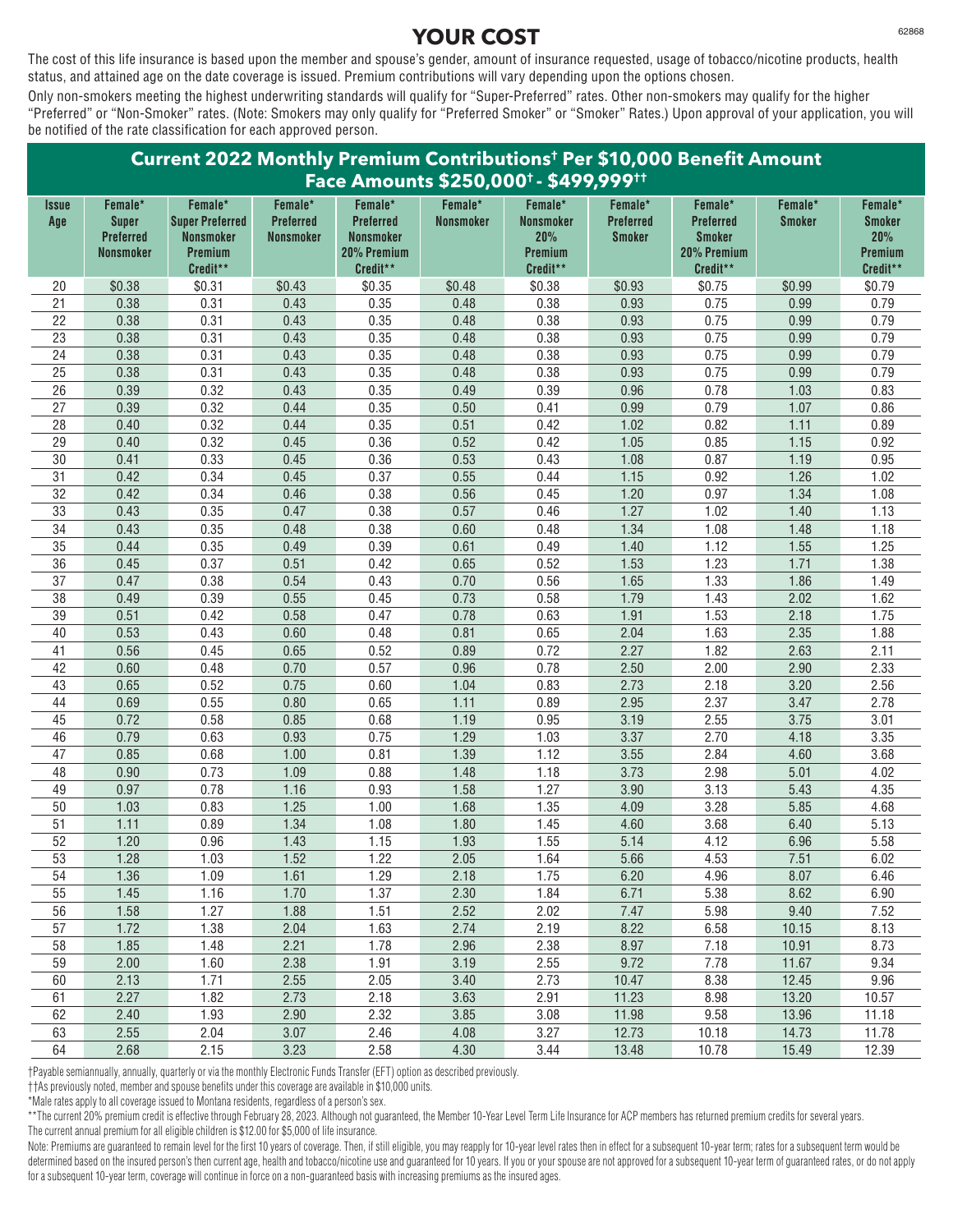The cost of this life insurance is based upon the member and spouse's gender, amount of insurance requested, usage of tobacco/nicotine products, health status, and attained age on the date coverage is issued. Premium contributions will vary depending upon the options chosen.

Only non-smokers meeting the highest underwriting standards will qualify for "Super-Preferred" rates. Other non-smokers may qualify for the higher "Preferred" or "Non-Smoker" rates. (Note: Smokers may only qualify for "Preferred Smoker" or "Smoker" Rates.) Upon approval of your application, you will be notified of the rate classification for each approved person.

| Current 2022 Monthly Premium Contributions <sup>t</sup> Per \$10,000 Benefit Amount |                                                                     |                                                                                      |                                              |                                                                                |                          |                                                               |                                                  |                                                                             |                              |                                                            |
|-------------------------------------------------------------------------------------|---------------------------------------------------------------------|--------------------------------------------------------------------------------------|----------------------------------------------|--------------------------------------------------------------------------------|--------------------------|---------------------------------------------------------------|--------------------------------------------------|-----------------------------------------------------------------------------|------------------------------|------------------------------------------------------------|
|                                                                                     |                                                                     |                                                                                      |                                              | Face Amounts \$500,000 <sup>+</sup> - \$999,999 <sup>++</sup>                  |                          |                                                               |                                                  |                                                                             |                              |                                                            |
| <i><b>Issue</b></i><br>Age                                                          | <b>Male</b><br><b>Super</b><br><b>Preferred</b><br><b>Nonsmoker</b> | <b>Male</b><br><b>Super Preferred</b><br><b>Nonsmoker</b><br>20% Premium<br>Credit** | <b>Male</b><br>Preferred<br><b>Nonsmoker</b> | <b>Male</b><br><b>Preferred</b><br><b>Nonsmoker</b><br>20% Premium<br>Credit** | <b>Male</b><br>Nonsmoker | <b>Male</b><br><b>Nonsmoker</b><br>20%<br>Premium<br>Credit** | <b>Male</b><br><b>Preferred</b><br><b>Smoker</b> | <b>Male</b><br><b>Preferred</b><br><b>Smoker</b><br>20% Premium<br>Credit** | <b>Male</b><br><b>Smoker</b> | <b>Male</b><br><b>Smoker</b><br>20%<br>Premium<br>Credit** |
| 20                                                                                  | \$0.36                                                              | \$0.29                                                                               | \$0.39                                       | \$0.32                                                                         | \$0.51                   | \$0.42                                                        | \$1.18                                           | \$0.95                                                                      | \$1.42                       | \$1.14                                                     |
| 21                                                                                  | 0.36                                                                | 0.29                                                                                 | 0.39                                         | 0.32                                                                           | 0.51                     | 0.42                                                          | 1.18                                             | 0.95                                                                        | 1.42                         | 1.14                                                       |
| 22                                                                                  | 0.36                                                                | 0.29                                                                                 | 0.39                                         | 0.32                                                                           | 0.51                     | 0.42                                                          | 1.18                                             | 0.95                                                                        | 1.42                         | 1.14                                                       |
| 23                                                                                  | 0.36                                                                | 0.29                                                                                 | 0.39                                         | 0.32                                                                           | 0.51                     | 0.42                                                          | 1.18                                             | 0.95                                                                        | 1.42                         | 1.14                                                       |
| 24                                                                                  | 0.36                                                                | 0.29                                                                                 | 0.39                                         | 0.32                                                                           | 0.51                     | 0.42                                                          | 1.18                                             | 0.95                                                                        | 1.42                         | 1.14                                                       |
| 25                                                                                  | 0.36                                                                | 0.29                                                                                 | 0.39                                         | 0.32                                                                           | 0.51                     | 0.42                                                          | 1.18                                             | 0.95                                                                        | 1.42                         | 1.14                                                       |
| $\overline{26}$                                                                     | 0.36                                                                | 0.29                                                                                 | 0.39                                         | 0.32                                                                           | 0.51                     | 0.42                                                          | 1.19                                             | 0.95                                                                        | 1.43                         | 1.15                                                       |
| 27                                                                                  | 0.36                                                                | 0.29                                                                                 | 0.39                                         | 0.32                                                                           | 0.51                     | 0.42                                                          | 1.20                                             | 0.96                                                                        | 1.44                         | 1.15                                                       |
| 28                                                                                  | 0.36                                                                | 0.29                                                                                 | 0.40                                         | 0.32                                                                           | 0.52                     | 0.42                                                          | 1.20                                             | 0.96                                                                        | 1.45                         | 1.17                                                       |
| 29                                                                                  | 0.36                                                                | 0.29                                                                                 | 0.40                                         | 0.32                                                                           | 0.52                     | 0.42                                                          | 1.20                                             | 0.97                                                                        | 1.46                         | 1.18                                                       |
| 30                                                                                  | 0.36                                                                | 0.29                                                                                 | 0.40                                         | 0.32                                                                           | 0.52                     | 0.42                                                          | 1.21                                             | 0.98                                                                        | 1.47                         | 1.18                                                       |
| 31                                                                                  | 0.36                                                                | 0.29                                                                                 | 0.40                                         | 0.32                                                                           | 0.53                     | 0.43                                                          | 1.27                                             | 1.02                                                                        | 1.54                         | 1.23                                                       |
| 32                                                                                  | 0.36                                                                | 0.29                                                                                 | 0.40                                         | 0.32                                                                           | 0.55                     | 0.44                                                          | 1.33                                             | 1.07                                                                        | 1.59                         | 1.28                                                       |
| 33                                                                                  | 0.37                                                                | 0.30                                                                                 | 0.41                                         | 0.33                                                                           | 0.55                     | 0.45                                                          | 1.38                                             | 1.11                                                                        | 1.65                         | 1.33                                                       |
| $\overline{34}$                                                                     | 0.37                                                                | 0.30                                                                                 | 0.41                                         | 0.33                                                                           | 0.57                     | 0.46                                                          | 1.44                                             | 1.15                                                                        | 1.71                         | 1.38                                                       |
| 35                                                                                  | 0.37                                                                | 0.30                                                                                 | 0.41                                         | 0.33                                                                           | 0.58                     | 0.47                                                          | 1.49                                             | 1.19                                                                        | 1.77                         | 1.42                                                       |
| 36                                                                                  | 0.39                                                                | 0.32                                                                                 | 0.43                                         | 0.35                                                                           | 0.63                     | 0.51                                                          | 1.59                                             | 1.28                                                                        | 1.90                         | 1.52                                                       |
| 37                                                                                  | 0.40                                                                | 0.32                                                                                 | 0.45                                         | 0.36                                                                           | 0.66                     | 0.53                                                          | 1.70                                             | 1.36                                                                        | 2.02                         | 1.62                                                       |
| 38                                                                                  | 0.42                                                                | 0.34                                                                                 | 0.47                                         | 0.38                                                                           | 0.71                     | 0.58                                                          | 1.80                                             | 1.44                                                                        | 2.14                         | 1.72                                                       |
| 39                                                                                  | 0.43                                                                | 0.35                                                                                 | 0.49                                         | 0.39                                                                           | 0.75                     | 0.60                                                          | 1.90                                             | 1.52                                                                        | 2.27                         | 1.82                                                       |
| 40                                                                                  | 0.45                                                                | 0.36                                                                                 | 0.51                                         | 0.42                                                                           | 0.80                     | 0.64                                                          | 2.00                                             | 1.60                                                                        | 2.39                         | 1.92                                                       |
| 41                                                                                  | 0.49                                                                | 0.39                                                                                 | 0.56                                         | 0.45                                                                           | 0.85                     | 0.68                                                          | 2.19                                             | 1.75                                                                        | 2.63                         | 2.11                                                       |
| 42                                                                                  | 0.54                                                                | 0.43                                                                                 | 0.62                                         | 0.50                                                                           | 0.93                     | 0.75                                                          | 2.38                                             | 1.91                                                                        | 2.86                         | 2.29                                                       |
| 43                                                                                  | 0.57                                                                | 0.46                                                                                 | 0.67                                         | 0.54                                                                           | 1.00                     | 0.80                                                          | 2.57                                             | 2.06                                                                        | 3.11                         | 2.49                                                       |
| 44                                                                                  | 0.62                                                                | 0.50                                                                                 | 0.73                                         | 0.58                                                                           | 1.07                     | 0.86                                                          | 2.76                                             | 2.22                                                                        | 3.35                         | 2.68                                                       |
| 45                                                                                  | 0.66                                                                | 0.53                                                                                 | 0.79                                         | 0.63                                                                           | 1.13                     | 0.91                                                          | 2.95                                             | 2.37                                                                        | 3.59                         | 2.88                                                       |
| 46                                                                                  | 0.74                                                                | 0.59                                                                                 | 0.88                                         | 0.71                                                                           | 1.25                     | 1.00                                                          | 3.27                                             | 2.62                                                                        | 3.96                         | 3.18                                                       |
| 47                                                                                  | 0.81                                                                | 0.65                                                                                 | 0.97                                         | 0.78                                                                           | 1.36                     | 1.09                                                          | 3.58                                             | 2.87                                                                        | 4.34                         | 3.48                                                       |
| 48                                                                                  | 0.90                                                                | 0.72                                                                                 | 1.07                                         | 0.86                                                                           | 1.47                     | 1.18                                                          | 3.90                                             | 3.13                                                                        | 4.72                         | 3.78                                                       |
| 49                                                                                  | 0.97                                                                | 0.78                                                                                 | 1.16                                         | 0.93                                                                           | 1.59                     | 1.28                                                          | 4.21                                             | 3.38                                                                        | 5.10                         | 4.08                                                       |
| 50                                                                                  | 1.07                                                                | 0.83                                                                                 | 1.25                                         | 1.01                                                                           | 1.70                     | 1.37                                                          | 4.52                                             | 3.62                                                                        | 5.47                         | 4.38                                                       |
| $\overline{51}$                                                                     | 1.18                                                                | 0.95                                                                                 | 1.40                                         | 1.13                                                                           | 1.90                     | 1.52                                                          | 5.01                                             | 4.02                                                                        | 6.05                         | 4.85                                                       |
| 52                                                                                  | 1.31                                                                | 1.05                                                                                 | 1.56                                         | 1.25                                                                           | 2.09                     | 1.68                                                          | 5.50                                             | 4.40                                                                        | 6.65                         | 5.32                                                       |
| 53                                                                                  | 1.45                                                                | 1.17                                                                                 | 1.73                                         | 1.38                                                                           | 2.29                     | 1.83                                                          | 5.99                                             | 4.79                                                                        | 7.23                         | 5.78                                                       |
| 54                                                                                  | 1.59                                                                | 1.28                                                                                 | 1.89                                         | 1.52                                                                           | 2.48                     | 1.98                                                          | 6.48                                             | 5.18                                                                        | 7.81                         | 6.25                                                       |
| 55                                                                                  | 1.73                                                                | 1.38                                                                                 | 2.04                                         | 1.63                                                                           | 2.67                     | 2.14                                                          | 6.96                                             | 5.58                                                                        | 8.40                         | 6.73                                                       |
| 56                                                                                  | 1.92                                                                | 1.54                                                                                 | 2.28                                         | 1.83                                                                           | 2.96                     | 2.38                                                          | 7.70                                             | 6.17                                                                        | 9.30                         | 7.45                                                       |
| 57                                                                                  | 2.12                                                                | 1.70                                                                                 | 2.52                                         | 2.02                                                                           | 3.26                     | 2.62                                                          | 8.44                                             | 6.75                                                                        | 10.20                        | 8.13                                                       |
| 58                                                                                  | 2.31                                                                | 1.85                                                                                 | 2.75                                         | 2.20                                                                           | 3.56                     | 2.85                                                          | 9.18                                             | 7.35                                                                        | 11.10                        | 8.88                                                       |
| 59                                                                                  | 2.52                                                                | 2.02                                                                                 | 2.99                                         | 2.39                                                                           | 3.85                     | 3.08                                                          | 9.91                                             | 7.93                                                                        | 12.00                        | 9.60                                                       |
| 60                                                                                  | 2.71                                                                | 2.18                                                                                 | 3.22                                         | 2.58                                                                           | 4.15                     | 3.32                                                          | 10.65                                            | 8.52                                                                        | 12.90                        | 10.32                                                      |
| 61                                                                                  | 2.90                                                                | 2.33                                                                                 | 3.46                                         | 2.78                                                                           | 4.45                     | 3.56                                                          | 11.40                                            | 9.12                                                                        | 13.80                        | 11.04                                                      |
| 62                                                                                  | 3.10                                                                | 2.48                                                                                 | 3.70                                         | 2.96                                                                           | 4.74                     | 3.79                                                          | 12.13                                            | 9.71                                                                        | 14.69                        | 11.75                                                      |
| 63                                                                                  | 3.30                                                                | 2.64                                                                                 | 3.93                                         | 3.15                                                                           | 5.04                     | 4.03                                                          | 12.88                                            | 10.31                                                                       | 15.59                        | 12.48                                                      |
| 64                                                                                  | 3.50                                                                | 2.80                                                                                 | 4.17                                         | 3.34                                                                           | 5.32                     | 4.27                                                          | 13.61                                            | 10.89                                                                       | 16.49                        | 13.19                                                      |

†Payable semiannually, annually, quarterly or via the monthly Electronic Funds Transfer (EFT) option as described previously.

††As previously noted, member and spouse benefits under this coverage are available in \$10,000 units.

\*Male rates apply to all coverage issued to Montana residents, regardless of a person's sex.

\*\*The current 20% premium credit is effective through February 28, 2023. Although not guaranteed, the Member 10-Year Level Term Life Insurance for ACP members has returned premium credits for several years. The current annual premium for all eligible children is \$12.00 for \$5,000 of life insurance.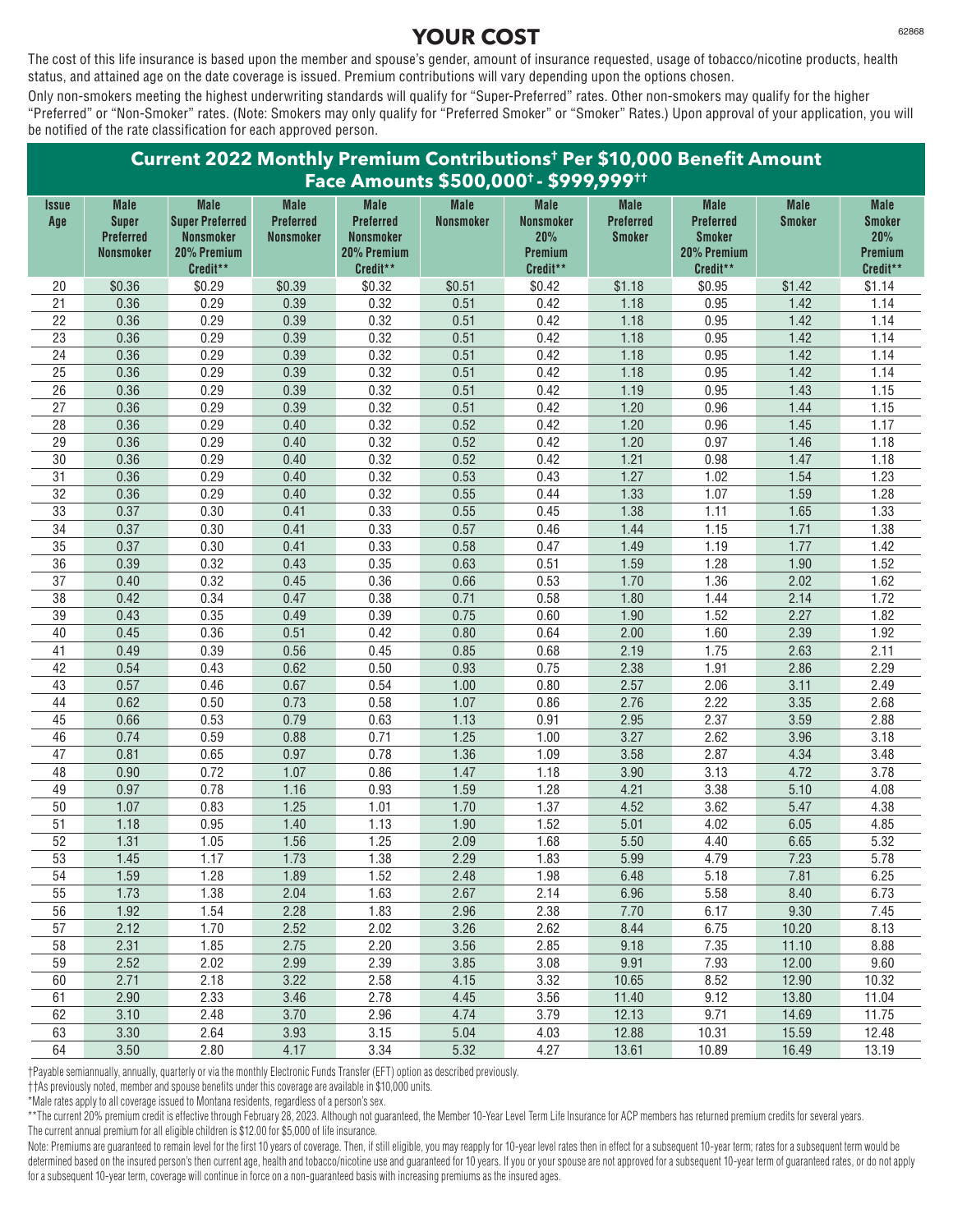The cost of this life insurance is based upon the member and spouse's gender, amount of insurance requested, usage of tobacco/nicotine products, health status, and attained age on the date coverage is issued. Premium contributions will vary depending upon the options chosen.

Only non-smokers meeting the highest underwriting standards will qualify for "Super-Preferred" rates. Other non-smokers may qualify for the higher "Preferred" or "Non-Smoker" rates. (Note: Smokers may only qualify for "Preferred Smoker" or "Smoker" Rates.) Upon approval of your application, you will be notified of the rate classification for each approved person.

| Current 2022 Monthly Premium Contributions <sup>t</sup> Per \$10,000 Benefit Amount<br>Face Amounts \$500,000 <sup>+</sup> - \$999,999 <sup>++</sup> |                                                                 |                                                                              |                                          |                                                                            |                             |                                                           |                                              |                                                                         |                          |                                                        |
|------------------------------------------------------------------------------------------------------------------------------------------------------|-----------------------------------------------------------------|------------------------------------------------------------------------------|------------------------------------------|----------------------------------------------------------------------------|-----------------------------|-----------------------------------------------------------|----------------------------------------------|-------------------------------------------------------------------------|--------------------------|--------------------------------------------------------|
| Issue<br>Age                                                                                                                                         | Female*<br><b>Super</b><br><b>Preferred</b><br><b>Nonsmoker</b> | Female*<br><b>Super Preferred</b><br><b>Nonsmoker</b><br>Premium<br>Credit** | Female*<br>Preferred<br><b>Nonsmoker</b> | Female*<br><b>Preferred</b><br><b>Nonsmoker</b><br>20% Premium<br>Credit** | Female*<br><b>Nonsmoker</b> | Female*<br><b>Nonsmoker</b><br>20%<br>Premium<br>Credit** | Female*<br><b>Preferred</b><br><b>Smoker</b> | Female*<br><b>Preferred</b><br><b>Smoker</b><br>20% Premium<br>Credit** | Female*<br><b>Smoker</b> | Female*<br><b>Smoker</b><br>20%<br>Premium<br>Credit** |
| 20                                                                                                                                                   | \$0.25                                                          | \$0.20                                                                       | \$0.29                                   | \$0.23                                                                     | \$0.35                      | \$0.28                                                    | \$0.67                                       | \$0.54                                                                  | \$0.74                   | \$0.59                                                 |
| 21                                                                                                                                                   | 0.25                                                            | 0.20                                                                         | 0.29                                     | 0.23                                                                       | 0.35                        | 0.28                                                      | 0.67                                         | 0.54                                                                    | 0.74                     | 0.59                                                   |
| 22                                                                                                                                                   | 0.25                                                            | 0.20                                                                         | 0.29                                     | 0.23                                                                       | 0.35                        | 0.28                                                      | 0.67                                         | 0.54                                                                    | 0.74                     | 0.59                                                   |
| 23                                                                                                                                                   | 0.25                                                            | 0.20                                                                         | 0.29                                     | 0.23                                                                       | 0.35                        | 0.28                                                      | 0.67                                         | 0.54                                                                    | 0.74                     | 0.59                                                   |
| 24                                                                                                                                                   | 0.25                                                            | 0.20                                                                         | 0.29                                     | 0.23                                                                       | 0.35                        | 0.28                                                      | 0.67                                         | 0.54                                                                    | 0.74                     | 0.59                                                   |
| 25                                                                                                                                                   | 0.25                                                            | 0.20                                                                         | 0.29                                     | 0.23                                                                       | 0.35                        | 0.28                                                      | 0.67                                         | 0.54                                                                    | 0.74                     | 0.59                                                   |
| $\overline{26}$                                                                                                                                      | 0.25                                                            | 0.20                                                                         | 0.29                                     | 0.23                                                                       | 0.36                        | 0.29                                                      | 0.70                                         | 0.57                                                                    | 0.78                     | 0.63                                                   |
| 27                                                                                                                                                   | 0.25                                                            | 0.21                                                                         | 0.30                                     | 0.24                                                                       | 0.37                        | 0.30                                                      | 0.73                                         | 0.58                                                                    | 0.81                     | 0.65                                                   |
| 28                                                                                                                                                   | 0.25                                                            | 0.21                                                                         | 0.30                                     | 0.24                                                                       | 0.39                        | 0.32                                                      | 0.76                                         | 0.62                                                                    | 0.85                     | 0.68                                                   |
| 29                                                                                                                                                   | 0.26                                                            | 0.22                                                                         | 0.30                                     | 0.25                                                                       | 0.40                        | 0.32                                                      | 0.80                                         | 0.64                                                                    | 0.90                     | 0.72                                                   |
| $30\,$                                                                                                                                               | 0.26                                                            | 0.22                                                                         | 0.30                                     | 0.25                                                                       | 0.41                        | 0.33                                                      | 0.82                                         | 0.66                                                                    | 0.93                     | 0.75                                                   |
| 31                                                                                                                                                   | 0.27                                                            | 0.22                                                                         | 0.32                                     | 0.26                                                                       | 0.43                        | 0.35                                                      | 0.89                                         | 0.72                                                                    | 1.00                     | 0.80                                                   |
| 32                                                                                                                                                   | 0.28                                                            | 0.23                                                                         | 0.32                                     | 0.26                                                                       | 0.45                        | 0.36                                                      | 0.94                                         | 0.75                                                                    | 1.06                     | 0.85                                                   |
| 33                                                                                                                                                   | 0.28                                                            | 0.23                                                                         | 0.33                                     | 0.27                                                                       | 0.45                        | 0.37                                                      | 1.00                                         | 0.81                                                                    | 1.13                     | 0.91                                                   |
| $\overline{34}$                                                                                                                                      | 0.29                                                            | 0.23                                                                         | 0.33                                     | 0.27                                                                       | 0.47                        | 0.38                                                      | 1.06                                         | 0.85                                                                    | 1.19                     | 0.95                                                   |
| 35                                                                                                                                                   | 0.30                                                            | 0.24                                                                         | 0.34                                     | 0.28                                                                       | 0.49                        | 0.39                                                      | 1.12                                         | 0.90                                                                    | 1.26                     | 1.02                                                   |
| 36                                                                                                                                                   | 0.32                                                            | 0.26                                                                         | 0.36                                     | 0.29                                                                       | 0.53                        | 0.43                                                      | 1.25                                         | 1.00                                                                    | 1.40                     | 1.12                                                   |
| 37                                                                                                                                                   | 0.34                                                            | 0.28                                                                         | 0.39                                     | 0.32                                                                       | 0.57                        | 0.46                                                      | 1.35                                         | 1.08                                                                    | 1.55                     | 1.24                                                   |
| $\overline{38}$                                                                                                                                      | 0.36                                                            | 0.29                                                                         | 0.42                                     | 0.34                                                                       | 0.61                        | 0.49                                                      | 1.47                                         | 1.18                                                                    | 1.68                     | 1.35                                                   |
| 39                                                                                                                                                   | 0.38                                                            | 0.31                                                                         | 0.45                                     | 0.36                                                                       | 0.65                        | 0.53                                                      | 1.58                                         | 1.27                                                                    | 1.83                     | 1.47                                                   |
| 40                                                                                                                                                   | 0.40                                                            | 0.32                                                                         | 0.47                                     | 0.38                                                                       | 0.70                        | 0.56                                                      | 1.70                                         | 1.37                                                                    | 1.98                     | 1.58                                                   |
| 41                                                                                                                                                   | 0.44                                                            | 0.35                                                                         | 0.52                                     | 0.42                                                                       | 0.76                        | 0.62                                                      | 1.91                                         | 1.53                                                                    | 2.23                     | 1.78                                                   |
| 42                                                                                                                                                   | 0.47                                                            | 0.38                                                                         | 0.56                                     | 0.45                                                                       | 0.84                        | 0.68                                                      | 2.12                                         | 1.70                                                                    | 2.49                     | 1.99                                                   |
| 43                                                                                                                                                   | 0.52                                                            | 0.42                                                                         | 0.62                                     | 0.50                                                                       | 0.91                        | 0.73                                                      | 2.32                                         | 1.86                                                                    | 2.75                     | 2.20                                                   |
| 44                                                                                                                                                   | 0.55                                                            | 0.45                                                                         | 0.66                                     | 0.53                                                                       | 0.99                        | 0.79                                                      | 2.54                                         | 2.03                                                                    | 3.00                     | 2.41                                                   |
| 45                                                                                                                                                   | 0.60                                                            | 0.48                                                                         | 0.71                                     | 0.58                                                                       | 1.06                        | 0.85                                                      | 2.75                                         | 2.20                                                                    | 3.26                     | 2.62                                                   |
| 46                                                                                                                                                   | 0.65                                                            | 0.52                                                                         | 0.79                                     | 0.63                                                                       | 1.16                        | 0.93                                                      | 2.92                                         | 2.34                                                                    | 3.64                     | 2.92                                                   |
| 47                                                                                                                                                   | 0.70                                                            | 0.57                                                                         | 0.85                                     | 0.68                                                                       | 1.27                        | 1.02                                                      | 3.10                                         | 2.48                                                                    | 4.02                     | 3.22                                                   |
| 48                                                                                                                                                   | 0.76                                                            | 0.62                                                                         | 0.92                                     | 0.74                                                                       | 1.37                        | 1.10                                                      | 3.28                                         | 2.63                                                                    | 4.40                     | 3.52                                                   |
| 49                                                                                                                                                   | 0.82                                                            | 0.66                                                                         | 1.00                                     | 0.80                                                                       | 1.48                        | 1.18                                                      | 3.45                                         | 2.77                                                                    | 4.78                     | 3.83                                                   |
| 50                                                                                                                                                   | 0.88                                                            | 0.71                                                                         | 1.07                                     | 0.86                                                                       | 1.58                        | 1.27                                                      | 3.63                                         | 2.91                                                                    | 5.15                     | 4.12                                                   |
| $\overline{51}$                                                                                                                                      | 0.96                                                            | 0.78                                                                         | 1.16                                     | 0.93                                                                       | 1.70                        | 1.37                                                      | 4.10                                         | 3.28                                                                    | 5.66                     | 4.53                                                   |
| 52                                                                                                                                                   | 1.04                                                            | 0.83                                                                         | 1.25                                     | 1.01                                                                       | 1.83                        | 1.47                                                      | 4.56                                         | 3.65                                                                    | 6.15                     | 4.93                                                   |
| 53                                                                                                                                                   | 1.11                                                            | 0.89                                                                         | 1.34                                     | 1.08                                                                       | 1.95                        | 1.56                                                      | 5.04                                         | 4.03                                                                    | 6.66                     | 5.33                                                   |
| 54                                                                                                                                                   | 1.20                                                            | 0.96                                                                         | 1.43                                     | 1.15                                                                       | 2.08                        | 1.67                                                      | 5.50                                         | 4.41                                                                    | 7.15                     | 5.73                                                   |
| 55                                                                                                                                                   | 1.28                                                            | 1.03                                                                         | 1.52                                     | 1.22                                                                       | 2.20                        | 1.76                                                      | 5.97                                         | 4.78                                                                    | 7.66                     | 6.13                                                   |
| 56                                                                                                                                                   | 1.40                                                            | 1.13                                                                         | 1.67                                     | 1.34                                                                       | 2.41                        | 1.93                                                      | 6.65                                         | 5.33                                                                    | 8.35                     | 6.68                                                   |
| 57                                                                                                                                                   | 1.54                                                            | 1.23                                                                         | 1.83                                     | 1.47                                                                       | 2.64                        | 2.12                                                      | 7.33                                         | 5.87                                                                    | 9.05                     | 7.24                                                   |
| 58                                                                                                                                                   | 1.67                                                            | 1.34                                                                         | 2.00                                     | 1.60                                                                       | 2.85                        | 2.28                                                      | 8.00                                         | 6.41                                                                    | 9.73                     | 7.78                                                   |
| 59                                                                                                                                                   | 1.80                                                            | 1.45                                                                         | 2.15                                     | 1.73                                                                       | 3.08                        | 2.47                                                      | 8.69                                         | 6.95                                                                    | 4.43                     | 8.35                                                   |
| 60                                                                                                                                                   | 1.93                                                            | 1.55                                                                         | 2.30                                     | 1.85                                                                       | 3.30                        | 2.64                                                      | 9.36                                         | 7.49                                                                    | 11.11                    | 8.89                                                   |
| 61                                                                                                                                                   | 2.06                                                            | 1.65                                                                         | 2.46                                     | 1.98                                                                       | 3.51                        | 2.82                                                      | 10.05                                        | 8.04                                                                    | 11.80                    | 9.45                                                   |
| 62                                                                                                                                                   | 2.19                                                            | 1.75                                                                         | 2.62                                     | 2.10                                                                       | 3.74                        | 2.99                                                      | 10.72                                        | 8.58                                                                    | 12.50                    | 10.00                                                  |
| 63                                                                                                                                                   | 2.32                                                            | 1.86                                                                         | 2.78                                     | 2.23                                                                       | 3.95                        | 3.17                                                      | 11.00                                        | 9.12                                                                    | 13.19                    | 10.55                                                  |
| 64                                                                                                                                                   | 2.45                                                            | 1.97                                                                         | 2.94                                     | 2.35                                                                       | 4.18                        | 3.35                                                      | 12.08                                        | 9.67                                                                    | 13.89                    | 11.12                                                  |

†Payable semiannually, annually, quarterly or via the monthly Electronic Funds Transfer (EFT) option as described previously.

††As previously noted, member and spouse benefits under this coverage are available in \$10,000 units.

\*Male rates apply to all coverage issued to Montana residents, regardless of a person's sex.

\*\*The current 20% premium credit is effective through February 28, 2023. Although not guaranteed, the Member 10-Year Level Term Life Insurance for ACP members has returned premium credita for several years. The current annual premium for all eligible children is \$12.00 for \$5,000 of life insurance.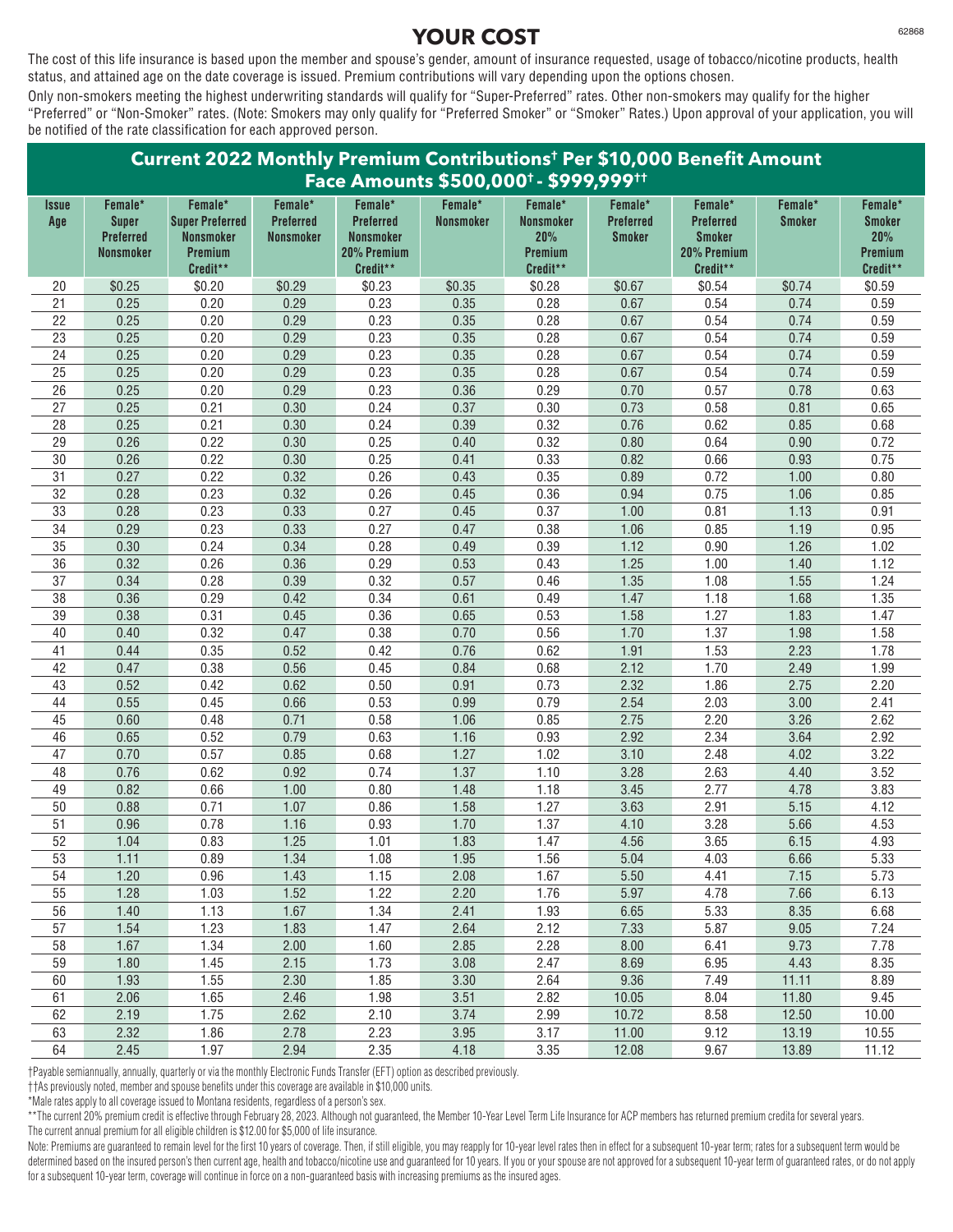The cost of this life insurance is based upon the member and spouse's gender, amount of insurance requested, usage of tobacco/nicotine products, health status, and attained age on the date coverage is issued. Premium contributions will vary depending upon the options chosen.

Only non-smokers meeting the highest underwriting standards will qualify for "Super-Preferred" rates. Other non-smokers may qualify for the higher "Preferred" or "Non-Smoker" rates. (Note: Smokers may only qualify for "Preferred Smoker" or "Smoker" Rates.) Upon approval of your application, you will be notified of the rate classification for each approved person.

| Face Amounts \$1,000,000 <sup>+</sup> - \$2,000,000 <sup>++</sup><br><b>Male</b><br><b>Male</b><br><b>Male</b><br><b>Male</b><br><b>Male</b><br><b>Male</b><br><b>Male</b><br><b>Male</b><br><b>Male</b><br><b>Male</b><br><i><b>Issue</b></i><br><b>Super Preferred</b><br><b>Preferred</b><br><b>Super</b><br><b>Preferred</b><br>Nonsmoker<br>Nonsmoker<br><b>Preferred</b><br><b>Preferred</b><br><b>Smoker</b><br><b>Smoker</b><br>Age<br>20%<br><b>Preferred</b><br><b>Nonsmoker</b><br><b>Nonsmoker</b><br>20%<br>Nonsmoker<br><b>Smoker</b><br><b>Smoker</b><br><b>Nonsmoker</b><br>20% Premium<br>20% Premium<br>Premium<br>20% Premium<br>Premium<br>Credit**<br>Credit**<br>Credit**<br>Credit**<br>Credit**<br>\$0.28<br>\$0.23<br>\$0.35<br>\$0.28<br>\$0.45<br>\$0.37<br>\$1.10<br>\$0.88<br>\$1.34<br>\$1.08<br>20<br>21<br>0.28<br>0.23<br>0.35<br>0.28<br>0.37<br>0.88<br>1.08<br>0.45<br>1.10<br>1.34<br>22<br>0.28<br>0.23<br>0.35<br>0.28<br>0.37<br>0.88<br>1.08<br>0.45<br>1.10<br>1.34<br>23<br>1.08<br>0.28<br>0.23<br>0.35<br>0.28<br>0.37<br>0.88<br>0.45<br>1.10<br>1.34<br>$\overline{24}$<br>1.08<br>0.28<br>0.23<br>0.35<br>1.34<br>0.28<br>0.45<br>0.37<br>0.88<br>1.10<br>1.08<br>25<br>0.23<br>0.28<br>0.37<br>0.28<br>0.35<br>0.88<br>1.34<br>0.45<br>1.10<br>1.08<br>26<br>0.28<br>0.23<br>0.35<br>0.28<br>0.45<br>0.37<br>1.11<br>0.89<br>1.35<br>1.08<br>27<br>0.28<br>0.23<br>0.35<br>0.28<br>0.37<br>0.45<br>1.11<br>0.89<br>1.35<br>28<br>0.29<br>0.23<br>0.35<br>0.28<br>0.38<br>1.12<br>0.90<br>1.37<br>1.10<br>0.46<br>29<br>1.11<br>0.29<br>0.23<br>0.35<br>0.28<br>0.38<br>1.12<br>1.38<br>0.46<br>0.90<br>$\overline{30}$<br>0.29<br>0.23<br>0.28<br>1.12<br>0.35<br>0.38<br>1.13<br>0.91<br>1.39<br>0.46<br>$\overline{31}$<br>0.29<br>0.23<br>0.35<br>1.17<br>0.28<br>0.38<br>1.19<br>0.95<br>1.45<br>0.47<br>1.22<br>1.25<br>32<br>0.30<br>0.24<br>0.35<br>0.28<br>0.39<br>1.00<br>1.51<br>0.49<br>1.26<br>0.28<br>1.29<br>1.03<br>33<br>0.30<br>0.24<br>0.35<br>0.50<br>0.41<br>1.57<br>$\overline{34}$<br>1.31<br>0.25<br>0.28<br>0.42<br>1.08<br>0.30<br>0.35<br>0.52<br>1.35<br>1.63<br>35<br>0.30<br>0.25<br>0.35<br>0.28<br>0.53<br>0.43<br>1.12<br>1.36<br>1.40<br>1.70<br>36<br>0.27<br>1.45<br>0.33<br>0.38<br>0.31<br>0.56<br>0.45<br>1.50<br>1.20<br>1.81<br>37<br>1.28<br>1.55<br>0.35<br>0.28<br>0.32<br>0.49<br>0.40<br>0.61<br>1.60<br>1.93<br>1.65<br>$\overline{38}$<br>0.35<br>0.28<br>0.35<br>0.52<br>1.38<br>0.43<br>0.65<br>1.71<br>2.06<br>1.75<br>39<br>0.37<br>0.30<br>0.36<br>0.56<br>1.81<br>1.45<br>0.45<br>0.70<br>2.18<br>1.84<br>0.32<br>0.38<br>0.58<br>1.53<br>40<br>0.39<br>0.47<br>0.73<br>1.91<br>2.30<br>2.03<br>41<br>0.35<br>0.53<br>0.43<br>0.65<br>1.68<br>0.43<br>0.80<br>2.10<br>2.54<br>2.22<br>42<br>0.47<br>0.38<br>0.58<br>0.47<br>0.87<br>0.70<br>2.29<br>1.83<br>2.76<br>0.51<br>0.42<br>0.63<br>0.51<br>0.75<br>1.98<br>2.41<br>43<br>0.94<br>2.47<br>3.00<br>2.58<br>44<br>0.55<br>0.45<br>0.69<br>0.55<br>1.00<br>0.81<br>2.13<br>3.23<br>2.66<br>45<br>2.78<br>0.60<br>0.48<br>0.74<br>0.59<br>1.08<br>0.87<br>2.85<br>2.28<br>3.47<br>0.53<br>0.67<br>2.52<br>3.08<br>46<br>0.66<br>0.83<br>1.19<br>0.95<br>3.15<br>3.84<br>3.37<br>0.59<br>0.73<br>1.03<br>2.78<br>47<br>0.74<br>0.91<br>1.29<br>3.46<br>4.20<br>48<br>0.82<br>0.66<br>1.00<br>0.81<br>1.12<br>3.76<br>3.02<br>3.65<br>1.40<br>4.56<br>49<br>0.90<br>0.72<br>1.09<br>0.88<br>1.50<br>1.20<br>4.08<br>3.27<br>3.95<br>4.93<br>50<br>0.97<br>0.78<br>1.18<br>0.95<br>1.29<br>3.51<br>4.24<br>1.61<br>4.38<br>5.30<br>$\overline{51}$<br>1.34<br>4.69<br>1.10<br>0.88<br>1.08<br>1.80<br>1.45<br>4.85<br>3.88<br>5.86<br>52<br>1.24<br>0.99<br>1.48<br>1.18<br>1.59<br>5.32<br>4.26<br>5.15<br>1.99<br>6.44<br>1.37<br>1.10<br>1.64<br>1.32<br>1.75<br>4.64<br>5.62<br>53<br>2.18<br>5.80<br>7.01<br>1.20<br>54<br>1.50<br>1.79<br>1.43<br>1.89<br>6.26<br>5.02<br>7.59<br>6.08<br>2.36<br>55<br>1.32<br>1.55<br>2.05<br>1.64<br>1.94<br>2.55<br>6.75<br>5.40<br>8.15<br>6.53<br>56<br>1.82<br>1.46<br>2.16<br>1.73<br>2.84<br>2.28<br>5.97<br>7.22<br>7.45<br>9.01<br>57<br>2.00<br>1.61<br>2.39<br>1.92<br>2.50<br>6.54<br>7.92<br>3.12<br>8.17<br>9.89<br>2.20<br>58<br>1.76<br>2.61<br>2.09<br>2.72<br>7.12<br>10.75<br>8.60<br>3.40<br>8.89<br>59<br>2.38<br>1.91<br>2.28<br>2.95<br>7.68<br>11.62<br>9.30<br>2.84<br>3.68<br>9.60<br>60<br>9.98<br>2.56<br>2.05<br>3.05<br>2.45<br>3.96<br>3.18<br>10.32<br>8.26<br>12.48<br>2.75<br>2.20<br>2.63<br>3.40<br>10.68<br>61<br>3.28<br>4.25<br>11.03<br>8.83<br>13.35<br>2.35<br>3.63<br>62<br>2.93<br>3.50<br>2.81<br>4.54<br>11.75<br>9.40<br>14.21<br>11.38<br>63<br>3.12<br>2.50<br>3.73<br>2.98<br>3.85<br>12.46<br>9.98<br>15.08<br>12.07<br>4.81 | Current 2022 Monthly Premium Contributions <sup>t</sup> Per \$10,000 Benefit Amount |      |      |      |      |      |      |       |       |       |       |
|--------------------------------------------------------------------------------------------------------------------------------------------------------------------------------------------------------------------------------------------------------------------------------------------------------------------------------------------------------------------------------------------------------------------------------------------------------------------------------------------------------------------------------------------------------------------------------------------------------------------------------------------------------------------------------------------------------------------------------------------------------------------------------------------------------------------------------------------------------------------------------------------------------------------------------------------------------------------------------------------------------------------------------------------------------------------------------------------------------------------------------------------------------------------------------------------------------------------------------------------------------------------------------------------------------------------------------------------------------------------------------------------------------------------------------------------------------------------------------------------------------------------------------------------------------------------------------------------------------------------------------------------------------------------------------------------------------------------------------------------------------------------------------------------------------------------------------------------------------------------------------------------------------------------------------------------------------------------------------------------------------------------------------------------------------------------------------------------------------------------------------------------------------------------------------------------------------------------------------------------------------------------------------------------------------------------------------------------------------------------------------------------------------------------------------------------------------------------------------------------------------------------------------------------------------------------------------------------------------------------------------------------------------------------------------------------------------------------------------------------------------------------------------------------------------------------------------------------------------------------------------------------------------------------------------------------------------------------------------------------------------------------------------------------------------------------------------------------------------------------------------------------------------------------------------------------------------------------------------------------------------------------------------------------------------------------------------------------------------------------------------------------------------------------------------------------------------------------------------------------------------------------------------------------------------------------------------------------------------------------------------------------------------------------------------------------------------------------------------------------------------------------------------------------------------------------------------------------------------------------------------------------------------------------------------------------------------------------------------------------------------------------------------------------------------------------------------------------------------------------------------------------------------------------------------------------------------------------------------------------------------------------------------------------------------------------------------------------------------------------------------------------------------------------------------------------------------------------------------------------------------------------------------------------------------------------------------------------------------------------------------------------------------------------------------------------------------------------------------------------------------------------------------|-------------------------------------------------------------------------------------|------|------|------|------|------|------|-------|-------|-------|-------|
|                                                                                                                                                                                                                                                                                                                                                                                                                                                                                                                                                                                                                                                                                                                                                                                                                                                                                                                                                                                                                                                                                                                                                                                                                                                                                                                                                                                                                                                                                                                                                                                                                                                                                                                                                                                                                                                                                                                                                                                                                                                                                                                                                                                                                                                                                                                                                                                                                                                                                                                                                                                                                                                                                                                                                                                                                                                                                                                                                                                                                                                                                                                                                                                                                                                                                                                                                                                                                                                                                                                                                                                                                                                                                                                                                                                                                                                                                                                                                                                                                                                                                                                                                                                                                                                                                                                                                                                                                                                                                                                                                                                                                                                                                                                                                                                |                                                                                     |      |      |      |      |      |      |       |       |       |       |
|                                                                                                                                                                                                                                                                                                                                                                                                                                                                                                                                                                                                                                                                                                                                                                                                                                                                                                                                                                                                                                                                                                                                                                                                                                                                                                                                                                                                                                                                                                                                                                                                                                                                                                                                                                                                                                                                                                                                                                                                                                                                                                                                                                                                                                                                                                                                                                                                                                                                                                                                                                                                                                                                                                                                                                                                                                                                                                                                                                                                                                                                                                                                                                                                                                                                                                                                                                                                                                                                                                                                                                                                                                                                                                                                                                                                                                                                                                                                                                                                                                                                                                                                                                                                                                                                                                                                                                                                                                                                                                                                                                                                                                                                                                                                                                                |                                                                                     |      |      |      |      |      |      |       |       |       |       |
|                                                                                                                                                                                                                                                                                                                                                                                                                                                                                                                                                                                                                                                                                                                                                                                                                                                                                                                                                                                                                                                                                                                                                                                                                                                                                                                                                                                                                                                                                                                                                                                                                                                                                                                                                                                                                                                                                                                                                                                                                                                                                                                                                                                                                                                                                                                                                                                                                                                                                                                                                                                                                                                                                                                                                                                                                                                                                                                                                                                                                                                                                                                                                                                                                                                                                                                                                                                                                                                                                                                                                                                                                                                                                                                                                                                                                                                                                                                                                                                                                                                                                                                                                                                                                                                                                                                                                                                                                                                                                                                                                                                                                                                                                                                                                                                |                                                                                     |      |      |      |      |      |      |       |       |       |       |
|                                                                                                                                                                                                                                                                                                                                                                                                                                                                                                                                                                                                                                                                                                                                                                                                                                                                                                                                                                                                                                                                                                                                                                                                                                                                                                                                                                                                                                                                                                                                                                                                                                                                                                                                                                                                                                                                                                                                                                                                                                                                                                                                                                                                                                                                                                                                                                                                                                                                                                                                                                                                                                                                                                                                                                                                                                                                                                                                                                                                                                                                                                                                                                                                                                                                                                                                                                                                                                                                                                                                                                                                                                                                                                                                                                                                                                                                                                                                                                                                                                                                                                                                                                                                                                                                                                                                                                                                                                                                                                                                                                                                                                                                                                                                                                                |                                                                                     |      |      |      |      |      |      |       |       |       |       |
|                                                                                                                                                                                                                                                                                                                                                                                                                                                                                                                                                                                                                                                                                                                                                                                                                                                                                                                                                                                                                                                                                                                                                                                                                                                                                                                                                                                                                                                                                                                                                                                                                                                                                                                                                                                                                                                                                                                                                                                                                                                                                                                                                                                                                                                                                                                                                                                                                                                                                                                                                                                                                                                                                                                                                                                                                                                                                                                                                                                                                                                                                                                                                                                                                                                                                                                                                                                                                                                                                                                                                                                                                                                                                                                                                                                                                                                                                                                                                                                                                                                                                                                                                                                                                                                                                                                                                                                                                                                                                                                                                                                                                                                                                                                                                                                |                                                                                     |      |      |      |      |      |      |       |       |       |       |
|                                                                                                                                                                                                                                                                                                                                                                                                                                                                                                                                                                                                                                                                                                                                                                                                                                                                                                                                                                                                                                                                                                                                                                                                                                                                                                                                                                                                                                                                                                                                                                                                                                                                                                                                                                                                                                                                                                                                                                                                                                                                                                                                                                                                                                                                                                                                                                                                                                                                                                                                                                                                                                                                                                                                                                                                                                                                                                                                                                                                                                                                                                                                                                                                                                                                                                                                                                                                                                                                                                                                                                                                                                                                                                                                                                                                                                                                                                                                                                                                                                                                                                                                                                                                                                                                                                                                                                                                                                                                                                                                                                                                                                                                                                                                                                                |                                                                                     |      |      |      |      |      |      |       |       |       |       |
|                                                                                                                                                                                                                                                                                                                                                                                                                                                                                                                                                                                                                                                                                                                                                                                                                                                                                                                                                                                                                                                                                                                                                                                                                                                                                                                                                                                                                                                                                                                                                                                                                                                                                                                                                                                                                                                                                                                                                                                                                                                                                                                                                                                                                                                                                                                                                                                                                                                                                                                                                                                                                                                                                                                                                                                                                                                                                                                                                                                                                                                                                                                                                                                                                                                                                                                                                                                                                                                                                                                                                                                                                                                                                                                                                                                                                                                                                                                                                                                                                                                                                                                                                                                                                                                                                                                                                                                                                                                                                                                                                                                                                                                                                                                                                                                |                                                                                     |      |      |      |      |      |      |       |       |       |       |
|                                                                                                                                                                                                                                                                                                                                                                                                                                                                                                                                                                                                                                                                                                                                                                                                                                                                                                                                                                                                                                                                                                                                                                                                                                                                                                                                                                                                                                                                                                                                                                                                                                                                                                                                                                                                                                                                                                                                                                                                                                                                                                                                                                                                                                                                                                                                                                                                                                                                                                                                                                                                                                                                                                                                                                                                                                                                                                                                                                                                                                                                                                                                                                                                                                                                                                                                                                                                                                                                                                                                                                                                                                                                                                                                                                                                                                                                                                                                                                                                                                                                                                                                                                                                                                                                                                                                                                                                                                                                                                                                                                                                                                                                                                                                                                                |                                                                                     |      |      |      |      |      |      |       |       |       |       |
|                                                                                                                                                                                                                                                                                                                                                                                                                                                                                                                                                                                                                                                                                                                                                                                                                                                                                                                                                                                                                                                                                                                                                                                                                                                                                                                                                                                                                                                                                                                                                                                                                                                                                                                                                                                                                                                                                                                                                                                                                                                                                                                                                                                                                                                                                                                                                                                                                                                                                                                                                                                                                                                                                                                                                                                                                                                                                                                                                                                                                                                                                                                                                                                                                                                                                                                                                                                                                                                                                                                                                                                                                                                                                                                                                                                                                                                                                                                                                                                                                                                                                                                                                                                                                                                                                                                                                                                                                                                                                                                                                                                                                                                                                                                                                                                |                                                                                     |      |      |      |      |      |      |       |       |       |       |
|                                                                                                                                                                                                                                                                                                                                                                                                                                                                                                                                                                                                                                                                                                                                                                                                                                                                                                                                                                                                                                                                                                                                                                                                                                                                                                                                                                                                                                                                                                                                                                                                                                                                                                                                                                                                                                                                                                                                                                                                                                                                                                                                                                                                                                                                                                                                                                                                                                                                                                                                                                                                                                                                                                                                                                                                                                                                                                                                                                                                                                                                                                                                                                                                                                                                                                                                                                                                                                                                                                                                                                                                                                                                                                                                                                                                                                                                                                                                                                                                                                                                                                                                                                                                                                                                                                                                                                                                                                                                                                                                                                                                                                                                                                                                                                                |                                                                                     |      |      |      |      |      |      |       |       |       |       |
|                                                                                                                                                                                                                                                                                                                                                                                                                                                                                                                                                                                                                                                                                                                                                                                                                                                                                                                                                                                                                                                                                                                                                                                                                                                                                                                                                                                                                                                                                                                                                                                                                                                                                                                                                                                                                                                                                                                                                                                                                                                                                                                                                                                                                                                                                                                                                                                                                                                                                                                                                                                                                                                                                                                                                                                                                                                                                                                                                                                                                                                                                                                                                                                                                                                                                                                                                                                                                                                                                                                                                                                                                                                                                                                                                                                                                                                                                                                                                                                                                                                                                                                                                                                                                                                                                                                                                                                                                                                                                                                                                                                                                                                                                                                                                                                |                                                                                     |      |      |      |      |      |      |       |       |       |       |
|                                                                                                                                                                                                                                                                                                                                                                                                                                                                                                                                                                                                                                                                                                                                                                                                                                                                                                                                                                                                                                                                                                                                                                                                                                                                                                                                                                                                                                                                                                                                                                                                                                                                                                                                                                                                                                                                                                                                                                                                                                                                                                                                                                                                                                                                                                                                                                                                                                                                                                                                                                                                                                                                                                                                                                                                                                                                                                                                                                                                                                                                                                                                                                                                                                                                                                                                                                                                                                                                                                                                                                                                                                                                                                                                                                                                                                                                                                                                                                                                                                                                                                                                                                                                                                                                                                                                                                                                                                                                                                                                                                                                                                                                                                                                                                                |                                                                                     |      |      |      |      |      |      |       |       |       |       |
|                                                                                                                                                                                                                                                                                                                                                                                                                                                                                                                                                                                                                                                                                                                                                                                                                                                                                                                                                                                                                                                                                                                                                                                                                                                                                                                                                                                                                                                                                                                                                                                                                                                                                                                                                                                                                                                                                                                                                                                                                                                                                                                                                                                                                                                                                                                                                                                                                                                                                                                                                                                                                                                                                                                                                                                                                                                                                                                                                                                                                                                                                                                                                                                                                                                                                                                                                                                                                                                                                                                                                                                                                                                                                                                                                                                                                                                                                                                                                                                                                                                                                                                                                                                                                                                                                                                                                                                                                                                                                                                                                                                                                                                                                                                                                                                |                                                                                     |      |      |      |      |      |      |       |       |       |       |
|                                                                                                                                                                                                                                                                                                                                                                                                                                                                                                                                                                                                                                                                                                                                                                                                                                                                                                                                                                                                                                                                                                                                                                                                                                                                                                                                                                                                                                                                                                                                                                                                                                                                                                                                                                                                                                                                                                                                                                                                                                                                                                                                                                                                                                                                                                                                                                                                                                                                                                                                                                                                                                                                                                                                                                                                                                                                                                                                                                                                                                                                                                                                                                                                                                                                                                                                                                                                                                                                                                                                                                                                                                                                                                                                                                                                                                                                                                                                                                                                                                                                                                                                                                                                                                                                                                                                                                                                                                                                                                                                                                                                                                                                                                                                                                                |                                                                                     |      |      |      |      |      |      |       |       |       |       |
|                                                                                                                                                                                                                                                                                                                                                                                                                                                                                                                                                                                                                                                                                                                                                                                                                                                                                                                                                                                                                                                                                                                                                                                                                                                                                                                                                                                                                                                                                                                                                                                                                                                                                                                                                                                                                                                                                                                                                                                                                                                                                                                                                                                                                                                                                                                                                                                                                                                                                                                                                                                                                                                                                                                                                                                                                                                                                                                                                                                                                                                                                                                                                                                                                                                                                                                                                                                                                                                                                                                                                                                                                                                                                                                                                                                                                                                                                                                                                                                                                                                                                                                                                                                                                                                                                                                                                                                                                                                                                                                                                                                                                                                                                                                                                                                |                                                                                     |      |      |      |      |      |      |       |       |       |       |
|                                                                                                                                                                                                                                                                                                                                                                                                                                                                                                                                                                                                                                                                                                                                                                                                                                                                                                                                                                                                                                                                                                                                                                                                                                                                                                                                                                                                                                                                                                                                                                                                                                                                                                                                                                                                                                                                                                                                                                                                                                                                                                                                                                                                                                                                                                                                                                                                                                                                                                                                                                                                                                                                                                                                                                                                                                                                                                                                                                                                                                                                                                                                                                                                                                                                                                                                                                                                                                                                                                                                                                                                                                                                                                                                                                                                                                                                                                                                                                                                                                                                                                                                                                                                                                                                                                                                                                                                                                                                                                                                                                                                                                                                                                                                                                                |                                                                                     |      |      |      |      |      |      |       |       |       |       |
|                                                                                                                                                                                                                                                                                                                                                                                                                                                                                                                                                                                                                                                                                                                                                                                                                                                                                                                                                                                                                                                                                                                                                                                                                                                                                                                                                                                                                                                                                                                                                                                                                                                                                                                                                                                                                                                                                                                                                                                                                                                                                                                                                                                                                                                                                                                                                                                                                                                                                                                                                                                                                                                                                                                                                                                                                                                                                                                                                                                                                                                                                                                                                                                                                                                                                                                                                                                                                                                                                                                                                                                                                                                                                                                                                                                                                                                                                                                                                                                                                                                                                                                                                                                                                                                                                                                                                                                                                                                                                                                                                                                                                                                                                                                                                                                |                                                                                     |      |      |      |      |      |      |       |       |       |       |
|                                                                                                                                                                                                                                                                                                                                                                                                                                                                                                                                                                                                                                                                                                                                                                                                                                                                                                                                                                                                                                                                                                                                                                                                                                                                                                                                                                                                                                                                                                                                                                                                                                                                                                                                                                                                                                                                                                                                                                                                                                                                                                                                                                                                                                                                                                                                                                                                                                                                                                                                                                                                                                                                                                                                                                                                                                                                                                                                                                                                                                                                                                                                                                                                                                                                                                                                                                                                                                                                                                                                                                                                                                                                                                                                                                                                                                                                                                                                                                                                                                                                                                                                                                                                                                                                                                                                                                                                                                                                                                                                                                                                                                                                                                                                                                                |                                                                                     |      |      |      |      |      |      |       |       |       |       |
|                                                                                                                                                                                                                                                                                                                                                                                                                                                                                                                                                                                                                                                                                                                                                                                                                                                                                                                                                                                                                                                                                                                                                                                                                                                                                                                                                                                                                                                                                                                                                                                                                                                                                                                                                                                                                                                                                                                                                                                                                                                                                                                                                                                                                                                                                                                                                                                                                                                                                                                                                                                                                                                                                                                                                                                                                                                                                                                                                                                                                                                                                                                                                                                                                                                                                                                                                                                                                                                                                                                                                                                                                                                                                                                                                                                                                                                                                                                                                                                                                                                                                                                                                                                                                                                                                                                                                                                                                                                                                                                                                                                                                                                                                                                                                                                |                                                                                     |      |      |      |      |      |      |       |       |       |       |
|                                                                                                                                                                                                                                                                                                                                                                                                                                                                                                                                                                                                                                                                                                                                                                                                                                                                                                                                                                                                                                                                                                                                                                                                                                                                                                                                                                                                                                                                                                                                                                                                                                                                                                                                                                                                                                                                                                                                                                                                                                                                                                                                                                                                                                                                                                                                                                                                                                                                                                                                                                                                                                                                                                                                                                                                                                                                                                                                                                                                                                                                                                                                                                                                                                                                                                                                                                                                                                                                                                                                                                                                                                                                                                                                                                                                                                                                                                                                                                                                                                                                                                                                                                                                                                                                                                                                                                                                                                                                                                                                                                                                                                                                                                                                                                                |                                                                                     |      |      |      |      |      |      |       |       |       |       |
|                                                                                                                                                                                                                                                                                                                                                                                                                                                                                                                                                                                                                                                                                                                                                                                                                                                                                                                                                                                                                                                                                                                                                                                                                                                                                                                                                                                                                                                                                                                                                                                                                                                                                                                                                                                                                                                                                                                                                                                                                                                                                                                                                                                                                                                                                                                                                                                                                                                                                                                                                                                                                                                                                                                                                                                                                                                                                                                                                                                                                                                                                                                                                                                                                                                                                                                                                                                                                                                                                                                                                                                                                                                                                                                                                                                                                                                                                                                                                                                                                                                                                                                                                                                                                                                                                                                                                                                                                                                                                                                                                                                                                                                                                                                                                                                |                                                                                     |      |      |      |      |      |      |       |       |       |       |
|                                                                                                                                                                                                                                                                                                                                                                                                                                                                                                                                                                                                                                                                                                                                                                                                                                                                                                                                                                                                                                                                                                                                                                                                                                                                                                                                                                                                                                                                                                                                                                                                                                                                                                                                                                                                                                                                                                                                                                                                                                                                                                                                                                                                                                                                                                                                                                                                                                                                                                                                                                                                                                                                                                                                                                                                                                                                                                                                                                                                                                                                                                                                                                                                                                                                                                                                                                                                                                                                                                                                                                                                                                                                                                                                                                                                                                                                                                                                                                                                                                                                                                                                                                                                                                                                                                                                                                                                                                                                                                                                                                                                                                                                                                                                                                                |                                                                                     |      |      |      |      |      |      |       |       |       |       |
|                                                                                                                                                                                                                                                                                                                                                                                                                                                                                                                                                                                                                                                                                                                                                                                                                                                                                                                                                                                                                                                                                                                                                                                                                                                                                                                                                                                                                                                                                                                                                                                                                                                                                                                                                                                                                                                                                                                                                                                                                                                                                                                                                                                                                                                                                                                                                                                                                                                                                                                                                                                                                                                                                                                                                                                                                                                                                                                                                                                                                                                                                                                                                                                                                                                                                                                                                                                                                                                                                                                                                                                                                                                                                                                                                                                                                                                                                                                                                                                                                                                                                                                                                                                                                                                                                                                                                                                                                                                                                                                                                                                                                                                                                                                                                                                |                                                                                     |      |      |      |      |      |      |       |       |       |       |
|                                                                                                                                                                                                                                                                                                                                                                                                                                                                                                                                                                                                                                                                                                                                                                                                                                                                                                                                                                                                                                                                                                                                                                                                                                                                                                                                                                                                                                                                                                                                                                                                                                                                                                                                                                                                                                                                                                                                                                                                                                                                                                                                                                                                                                                                                                                                                                                                                                                                                                                                                                                                                                                                                                                                                                                                                                                                                                                                                                                                                                                                                                                                                                                                                                                                                                                                                                                                                                                                                                                                                                                                                                                                                                                                                                                                                                                                                                                                                                                                                                                                                                                                                                                                                                                                                                                                                                                                                                                                                                                                                                                                                                                                                                                                                                                |                                                                                     |      |      |      |      |      |      |       |       |       |       |
|                                                                                                                                                                                                                                                                                                                                                                                                                                                                                                                                                                                                                                                                                                                                                                                                                                                                                                                                                                                                                                                                                                                                                                                                                                                                                                                                                                                                                                                                                                                                                                                                                                                                                                                                                                                                                                                                                                                                                                                                                                                                                                                                                                                                                                                                                                                                                                                                                                                                                                                                                                                                                                                                                                                                                                                                                                                                                                                                                                                                                                                                                                                                                                                                                                                                                                                                                                                                                                                                                                                                                                                                                                                                                                                                                                                                                                                                                                                                                                                                                                                                                                                                                                                                                                                                                                                                                                                                                                                                                                                                                                                                                                                                                                                                                                                |                                                                                     |      |      |      |      |      |      |       |       |       |       |
|                                                                                                                                                                                                                                                                                                                                                                                                                                                                                                                                                                                                                                                                                                                                                                                                                                                                                                                                                                                                                                                                                                                                                                                                                                                                                                                                                                                                                                                                                                                                                                                                                                                                                                                                                                                                                                                                                                                                                                                                                                                                                                                                                                                                                                                                                                                                                                                                                                                                                                                                                                                                                                                                                                                                                                                                                                                                                                                                                                                                                                                                                                                                                                                                                                                                                                                                                                                                                                                                                                                                                                                                                                                                                                                                                                                                                                                                                                                                                                                                                                                                                                                                                                                                                                                                                                                                                                                                                                                                                                                                                                                                                                                                                                                                                                                |                                                                                     |      |      |      |      |      |      |       |       |       |       |
|                                                                                                                                                                                                                                                                                                                                                                                                                                                                                                                                                                                                                                                                                                                                                                                                                                                                                                                                                                                                                                                                                                                                                                                                                                                                                                                                                                                                                                                                                                                                                                                                                                                                                                                                                                                                                                                                                                                                                                                                                                                                                                                                                                                                                                                                                                                                                                                                                                                                                                                                                                                                                                                                                                                                                                                                                                                                                                                                                                                                                                                                                                                                                                                                                                                                                                                                                                                                                                                                                                                                                                                                                                                                                                                                                                                                                                                                                                                                                                                                                                                                                                                                                                                                                                                                                                                                                                                                                                                                                                                                                                                                                                                                                                                                                                                |                                                                                     |      |      |      |      |      |      |       |       |       |       |
|                                                                                                                                                                                                                                                                                                                                                                                                                                                                                                                                                                                                                                                                                                                                                                                                                                                                                                                                                                                                                                                                                                                                                                                                                                                                                                                                                                                                                                                                                                                                                                                                                                                                                                                                                                                                                                                                                                                                                                                                                                                                                                                                                                                                                                                                                                                                                                                                                                                                                                                                                                                                                                                                                                                                                                                                                                                                                                                                                                                                                                                                                                                                                                                                                                                                                                                                                                                                                                                                                                                                                                                                                                                                                                                                                                                                                                                                                                                                                                                                                                                                                                                                                                                                                                                                                                                                                                                                                                                                                                                                                                                                                                                                                                                                                                                |                                                                                     |      |      |      |      |      |      |       |       |       |       |
|                                                                                                                                                                                                                                                                                                                                                                                                                                                                                                                                                                                                                                                                                                                                                                                                                                                                                                                                                                                                                                                                                                                                                                                                                                                                                                                                                                                                                                                                                                                                                                                                                                                                                                                                                                                                                                                                                                                                                                                                                                                                                                                                                                                                                                                                                                                                                                                                                                                                                                                                                                                                                                                                                                                                                                                                                                                                                                                                                                                                                                                                                                                                                                                                                                                                                                                                                                                                                                                                                                                                                                                                                                                                                                                                                                                                                                                                                                                                                                                                                                                                                                                                                                                                                                                                                                                                                                                                                                                                                                                                                                                                                                                                                                                                                                                |                                                                                     |      |      |      |      |      |      |       |       |       |       |
|                                                                                                                                                                                                                                                                                                                                                                                                                                                                                                                                                                                                                                                                                                                                                                                                                                                                                                                                                                                                                                                                                                                                                                                                                                                                                                                                                                                                                                                                                                                                                                                                                                                                                                                                                                                                                                                                                                                                                                                                                                                                                                                                                                                                                                                                                                                                                                                                                                                                                                                                                                                                                                                                                                                                                                                                                                                                                                                                                                                                                                                                                                                                                                                                                                                                                                                                                                                                                                                                                                                                                                                                                                                                                                                                                                                                                                                                                                                                                                                                                                                                                                                                                                                                                                                                                                                                                                                                                                                                                                                                                                                                                                                                                                                                                                                |                                                                                     |      |      |      |      |      |      |       |       |       |       |
|                                                                                                                                                                                                                                                                                                                                                                                                                                                                                                                                                                                                                                                                                                                                                                                                                                                                                                                                                                                                                                                                                                                                                                                                                                                                                                                                                                                                                                                                                                                                                                                                                                                                                                                                                                                                                                                                                                                                                                                                                                                                                                                                                                                                                                                                                                                                                                                                                                                                                                                                                                                                                                                                                                                                                                                                                                                                                                                                                                                                                                                                                                                                                                                                                                                                                                                                                                                                                                                                                                                                                                                                                                                                                                                                                                                                                                                                                                                                                                                                                                                                                                                                                                                                                                                                                                                                                                                                                                                                                                                                                                                                                                                                                                                                                                                |                                                                                     |      |      |      |      |      |      |       |       |       |       |
|                                                                                                                                                                                                                                                                                                                                                                                                                                                                                                                                                                                                                                                                                                                                                                                                                                                                                                                                                                                                                                                                                                                                                                                                                                                                                                                                                                                                                                                                                                                                                                                                                                                                                                                                                                                                                                                                                                                                                                                                                                                                                                                                                                                                                                                                                                                                                                                                                                                                                                                                                                                                                                                                                                                                                                                                                                                                                                                                                                                                                                                                                                                                                                                                                                                                                                                                                                                                                                                                                                                                                                                                                                                                                                                                                                                                                                                                                                                                                                                                                                                                                                                                                                                                                                                                                                                                                                                                                                                                                                                                                                                                                                                                                                                                                                                |                                                                                     |      |      |      |      |      |      |       |       |       |       |
|                                                                                                                                                                                                                                                                                                                                                                                                                                                                                                                                                                                                                                                                                                                                                                                                                                                                                                                                                                                                                                                                                                                                                                                                                                                                                                                                                                                                                                                                                                                                                                                                                                                                                                                                                                                                                                                                                                                                                                                                                                                                                                                                                                                                                                                                                                                                                                                                                                                                                                                                                                                                                                                                                                                                                                                                                                                                                                                                                                                                                                                                                                                                                                                                                                                                                                                                                                                                                                                                                                                                                                                                                                                                                                                                                                                                                                                                                                                                                                                                                                                                                                                                                                                                                                                                                                                                                                                                                                                                                                                                                                                                                                                                                                                                                                                |                                                                                     |      |      |      |      |      |      |       |       |       |       |
|                                                                                                                                                                                                                                                                                                                                                                                                                                                                                                                                                                                                                                                                                                                                                                                                                                                                                                                                                                                                                                                                                                                                                                                                                                                                                                                                                                                                                                                                                                                                                                                                                                                                                                                                                                                                                                                                                                                                                                                                                                                                                                                                                                                                                                                                                                                                                                                                                                                                                                                                                                                                                                                                                                                                                                                                                                                                                                                                                                                                                                                                                                                                                                                                                                                                                                                                                                                                                                                                                                                                                                                                                                                                                                                                                                                                                                                                                                                                                                                                                                                                                                                                                                                                                                                                                                                                                                                                                                                                                                                                                                                                                                                                                                                                                                                |                                                                                     |      |      |      |      |      |      |       |       |       |       |
|                                                                                                                                                                                                                                                                                                                                                                                                                                                                                                                                                                                                                                                                                                                                                                                                                                                                                                                                                                                                                                                                                                                                                                                                                                                                                                                                                                                                                                                                                                                                                                                                                                                                                                                                                                                                                                                                                                                                                                                                                                                                                                                                                                                                                                                                                                                                                                                                                                                                                                                                                                                                                                                                                                                                                                                                                                                                                                                                                                                                                                                                                                                                                                                                                                                                                                                                                                                                                                                                                                                                                                                                                                                                                                                                                                                                                                                                                                                                                                                                                                                                                                                                                                                                                                                                                                                                                                                                                                                                                                                                                                                                                                                                                                                                                                                |                                                                                     |      |      |      |      |      |      |       |       |       |       |
|                                                                                                                                                                                                                                                                                                                                                                                                                                                                                                                                                                                                                                                                                                                                                                                                                                                                                                                                                                                                                                                                                                                                                                                                                                                                                                                                                                                                                                                                                                                                                                                                                                                                                                                                                                                                                                                                                                                                                                                                                                                                                                                                                                                                                                                                                                                                                                                                                                                                                                                                                                                                                                                                                                                                                                                                                                                                                                                                                                                                                                                                                                                                                                                                                                                                                                                                                                                                                                                                                                                                                                                                                                                                                                                                                                                                                                                                                                                                                                                                                                                                                                                                                                                                                                                                                                                                                                                                                                                                                                                                                                                                                                                                                                                                                                                |                                                                                     |      |      |      |      |      |      |       |       |       |       |
|                                                                                                                                                                                                                                                                                                                                                                                                                                                                                                                                                                                                                                                                                                                                                                                                                                                                                                                                                                                                                                                                                                                                                                                                                                                                                                                                                                                                                                                                                                                                                                                                                                                                                                                                                                                                                                                                                                                                                                                                                                                                                                                                                                                                                                                                                                                                                                                                                                                                                                                                                                                                                                                                                                                                                                                                                                                                                                                                                                                                                                                                                                                                                                                                                                                                                                                                                                                                                                                                                                                                                                                                                                                                                                                                                                                                                                                                                                                                                                                                                                                                                                                                                                                                                                                                                                                                                                                                                                                                                                                                                                                                                                                                                                                                                                                |                                                                                     |      |      |      |      |      |      |       |       |       |       |
|                                                                                                                                                                                                                                                                                                                                                                                                                                                                                                                                                                                                                                                                                                                                                                                                                                                                                                                                                                                                                                                                                                                                                                                                                                                                                                                                                                                                                                                                                                                                                                                                                                                                                                                                                                                                                                                                                                                                                                                                                                                                                                                                                                                                                                                                                                                                                                                                                                                                                                                                                                                                                                                                                                                                                                                                                                                                                                                                                                                                                                                                                                                                                                                                                                                                                                                                                                                                                                                                                                                                                                                                                                                                                                                                                                                                                                                                                                                                                                                                                                                                                                                                                                                                                                                                                                                                                                                                                                                                                                                                                                                                                                                                                                                                                                                |                                                                                     |      |      |      |      |      |      |       |       |       |       |
|                                                                                                                                                                                                                                                                                                                                                                                                                                                                                                                                                                                                                                                                                                                                                                                                                                                                                                                                                                                                                                                                                                                                                                                                                                                                                                                                                                                                                                                                                                                                                                                                                                                                                                                                                                                                                                                                                                                                                                                                                                                                                                                                                                                                                                                                                                                                                                                                                                                                                                                                                                                                                                                                                                                                                                                                                                                                                                                                                                                                                                                                                                                                                                                                                                                                                                                                                                                                                                                                                                                                                                                                                                                                                                                                                                                                                                                                                                                                                                                                                                                                                                                                                                                                                                                                                                                                                                                                                                                                                                                                                                                                                                                                                                                                                                                |                                                                                     |      |      |      |      |      |      |       |       |       |       |
|                                                                                                                                                                                                                                                                                                                                                                                                                                                                                                                                                                                                                                                                                                                                                                                                                                                                                                                                                                                                                                                                                                                                                                                                                                                                                                                                                                                                                                                                                                                                                                                                                                                                                                                                                                                                                                                                                                                                                                                                                                                                                                                                                                                                                                                                                                                                                                                                                                                                                                                                                                                                                                                                                                                                                                                                                                                                                                                                                                                                                                                                                                                                                                                                                                                                                                                                                                                                                                                                                                                                                                                                                                                                                                                                                                                                                                                                                                                                                                                                                                                                                                                                                                                                                                                                                                                                                                                                                                                                                                                                                                                                                                                                                                                                                                                |                                                                                     |      |      |      |      |      |      |       |       |       |       |
|                                                                                                                                                                                                                                                                                                                                                                                                                                                                                                                                                                                                                                                                                                                                                                                                                                                                                                                                                                                                                                                                                                                                                                                                                                                                                                                                                                                                                                                                                                                                                                                                                                                                                                                                                                                                                                                                                                                                                                                                                                                                                                                                                                                                                                                                                                                                                                                                                                                                                                                                                                                                                                                                                                                                                                                                                                                                                                                                                                                                                                                                                                                                                                                                                                                                                                                                                                                                                                                                                                                                                                                                                                                                                                                                                                                                                                                                                                                                                                                                                                                                                                                                                                                                                                                                                                                                                                                                                                                                                                                                                                                                                                                                                                                                                                                |                                                                                     |      |      |      |      |      |      |       |       |       |       |
|                                                                                                                                                                                                                                                                                                                                                                                                                                                                                                                                                                                                                                                                                                                                                                                                                                                                                                                                                                                                                                                                                                                                                                                                                                                                                                                                                                                                                                                                                                                                                                                                                                                                                                                                                                                                                                                                                                                                                                                                                                                                                                                                                                                                                                                                                                                                                                                                                                                                                                                                                                                                                                                                                                                                                                                                                                                                                                                                                                                                                                                                                                                                                                                                                                                                                                                                                                                                                                                                                                                                                                                                                                                                                                                                                                                                                                                                                                                                                                                                                                                                                                                                                                                                                                                                                                                                                                                                                                                                                                                                                                                                                                                                                                                                                                                |                                                                                     |      |      |      |      |      |      |       |       |       |       |
|                                                                                                                                                                                                                                                                                                                                                                                                                                                                                                                                                                                                                                                                                                                                                                                                                                                                                                                                                                                                                                                                                                                                                                                                                                                                                                                                                                                                                                                                                                                                                                                                                                                                                                                                                                                                                                                                                                                                                                                                                                                                                                                                                                                                                                                                                                                                                                                                                                                                                                                                                                                                                                                                                                                                                                                                                                                                                                                                                                                                                                                                                                                                                                                                                                                                                                                                                                                                                                                                                                                                                                                                                                                                                                                                                                                                                                                                                                                                                                                                                                                                                                                                                                                                                                                                                                                                                                                                                                                                                                                                                                                                                                                                                                                                                                                |                                                                                     |      |      |      |      |      |      |       |       |       |       |
|                                                                                                                                                                                                                                                                                                                                                                                                                                                                                                                                                                                                                                                                                                                                                                                                                                                                                                                                                                                                                                                                                                                                                                                                                                                                                                                                                                                                                                                                                                                                                                                                                                                                                                                                                                                                                                                                                                                                                                                                                                                                                                                                                                                                                                                                                                                                                                                                                                                                                                                                                                                                                                                                                                                                                                                                                                                                                                                                                                                                                                                                                                                                                                                                                                                                                                                                                                                                                                                                                                                                                                                                                                                                                                                                                                                                                                                                                                                                                                                                                                                                                                                                                                                                                                                                                                                                                                                                                                                                                                                                                                                                                                                                                                                                                                                |                                                                                     |      |      |      |      |      |      |       |       |       |       |
|                                                                                                                                                                                                                                                                                                                                                                                                                                                                                                                                                                                                                                                                                                                                                                                                                                                                                                                                                                                                                                                                                                                                                                                                                                                                                                                                                                                                                                                                                                                                                                                                                                                                                                                                                                                                                                                                                                                                                                                                                                                                                                                                                                                                                                                                                                                                                                                                                                                                                                                                                                                                                                                                                                                                                                                                                                                                                                                                                                                                                                                                                                                                                                                                                                                                                                                                                                                                                                                                                                                                                                                                                                                                                                                                                                                                                                                                                                                                                                                                                                                                                                                                                                                                                                                                                                                                                                                                                                                                                                                                                                                                                                                                                                                                                                                |                                                                                     |      |      |      |      |      |      |       |       |       |       |
|                                                                                                                                                                                                                                                                                                                                                                                                                                                                                                                                                                                                                                                                                                                                                                                                                                                                                                                                                                                                                                                                                                                                                                                                                                                                                                                                                                                                                                                                                                                                                                                                                                                                                                                                                                                                                                                                                                                                                                                                                                                                                                                                                                                                                                                                                                                                                                                                                                                                                                                                                                                                                                                                                                                                                                                                                                                                                                                                                                                                                                                                                                                                                                                                                                                                                                                                                                                                                                                                                                                                                                                                                                                                                                                                                                                                                                                                                                                                                                                                                                                                                                                                                                                                                                                                                                                                                                                                                                                                                                                                                                                                                                                                                                                                                                                | 64                                                                                  | 3.30 | 2.65 | 3.95 | 3.17 | 5.10 | 4.08 | 13.18 | 10.55 | 15.95 | 12.76 |

†Payable semiannually, annually, quarterly or via the monthly Electronic Funds Transfer (EFT) option as described previously.

††As previously noted, member and spouse benefits under this coverage are available in \$10,000 units.

\*Male rates apply to all coverage issued to Montana residents, regardless of a person's sex.

\*\*The current 20% premium credit is effective through February 28, 2023. Although not guaranteed, the Member 10-Year Level Term Life Insurance for ACP members has returned premium credits for several years. The current annual premium for all eligible children is \$12.00 for \$5,000 of life insurance.